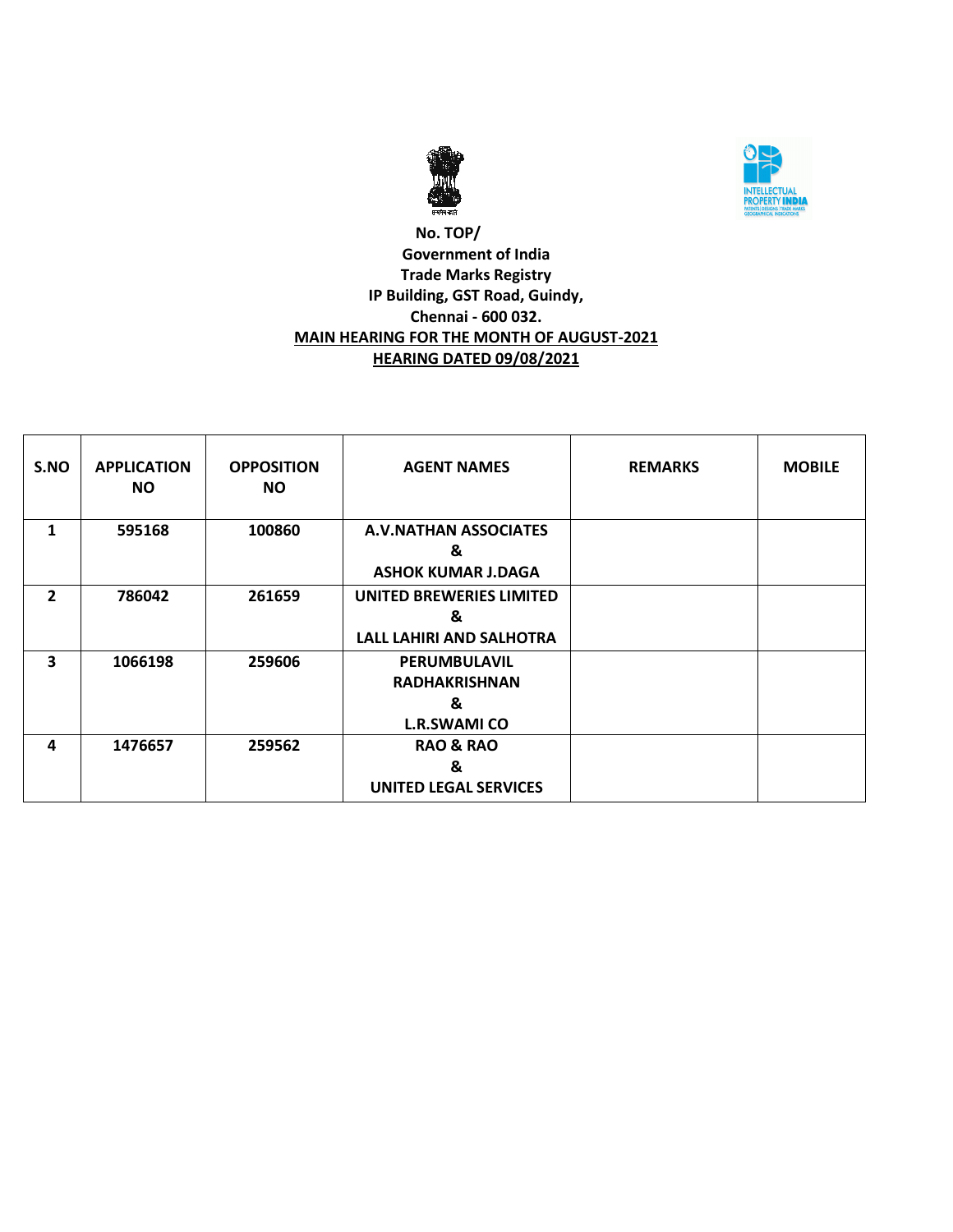



#### **No. TOP/ Government of India Trade Marks Registry IP Building, GST Road, Guindy, Chennai - 600 032. OPPOSITION HEARING (TM-5-DELAY, TM-6 DELAY, RULE 45(1) DELAY, RULE 45(1) NOT FILED, RULE 46(1) DELAY, RULE 46(1) NOT FILED & REVIEW PETITION FOR THE MONTH OF AUGUST-2021 HEARING DATED 09/08/2021**

| S.NO                    | <b>APPLICATION</b><br><b>NO</b> | <b>OPPOSITION</b><br><b>NO</b> | <b>AGENT NAMES</b>              | <b>REMARKS</b> | <b>MOBILE</b> |
|-------------------------|---------------------------------|--------------------------------|---------------------------------|----------------|---------------|
| 1                       | 2252177                         | 897845                         | <b>A.V.NATHAN ASSOCIATES</b>    |                |               |
|                         |                                 |                                | &                               |                |               |
|                         |                                 |                                | <b>D.P.AHUJA &amp; CO</b>       |                |               |
| $\overline{2}$          | 2669512                         | 945144                         | <b>R.K.DEWAN &amp; CO</b>       |                |               |
|                         |                                 |                                | &                               |                |               |
|                         |                                 |                                | <b>K &amp; S PARTNERS</b>       |                |               |
| $\overline{\mathbf{3}}$ | 2939879                         | 903472                         | <b>S.BALAJANAKI</b>             |                |               |
|                         |                                 |                                | &                               |                |               |
|                         |                                 |                                | <b>KHAITAN &amp; CO</b>         |                |               |
| 4                       | 2975022                         | 888154                         | <b>LE INTELLIGENSIA</b>         |                |               |
|                         |                                 |                                | &                               |                |               |
|                         |                                 |                                | <b>R.K.DEWAN &amp; CO</b>       |                |               |
| 5                       | 2926385                         | 901588                         | <b>RAMNATH &amp; ASSOCIATES</b> |                |               |
|                         |                                 |                                | &                               |                |               |
|                         |                                 |                                | M/S. V.A.ASSOCIATES             |                |               |
| 6                       | 3601646                         | 1001515                        | <b>BANDHUJI TRADE MARK CO</b>   |                |               |
|                         |                                 |                                | &                               |                |               |
|                         |                                 |                                | <b>MADAMSER &amp; CO</b>        |                |               |
| $\overline{7}$          | 3641413                         | 910944                         | <b>RAHUL KANDAMPULLY</b>        |                |               |
|                         |                                 |                                | &                               |                |               |
|                         |                                 |                                | K.C.PATEL & CO                  |                |               |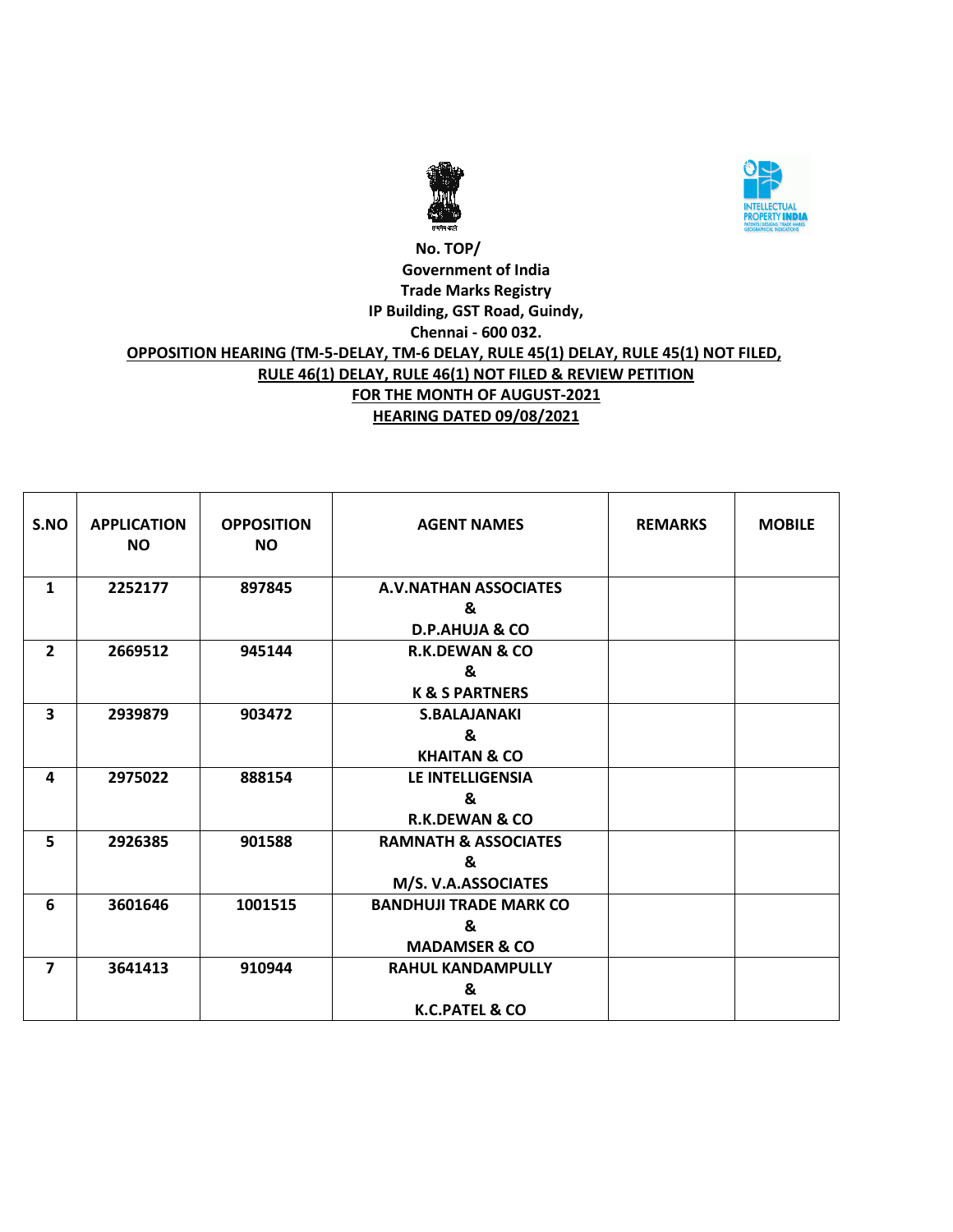| S.NO | <b>APPLICATION</b><br>NO. | <b>OPPOSITION</b><br><b>NO</b> | <b>AGENT NAMES</b>                      | <b>REMARKS</b> | <b>MOBILE</b> |
|------|---------------------------|--------------------------------|-----------------------------------------|----------------|---------------|
| 8    | 3763654                   | 987663                         | <b>INTEPAT IP SERVICES PVT LTD</b>      |                |               |
|      |                           |                                | &                                       |                |               |
|      |                           |                                | <b>MADAMSER &amp; CO</b>                |                |               |
| 9    | 3763654                   | 1002950                        | <b>INTEPAT IP SERVICES PVT LTD</b>      |                |               |
|      |                           |                                | &                                       |                |               |
|      |                           |                                | <b>TRADE MARK REGISTRATION BUREAU</b>   |                |               |
| 10   | 3645143                   | 992559                         | <b>INDUS LAW</b>                        |                |               |
|      |                           |                                | &                                       |                |               |
|      |                           |                                | <b>ASRANI INNS AND RESORTS PVT. LTD</b> |                |               |
| 11   | 3769506                   | 997894                         | RAJASEKHAR GOPALAJOSYULA                |                |               |
|      |                           |                                | &                                       |                |               |
|      |                           |                                | <b>MOHAN ASSOCIATES</b>                 |                |               |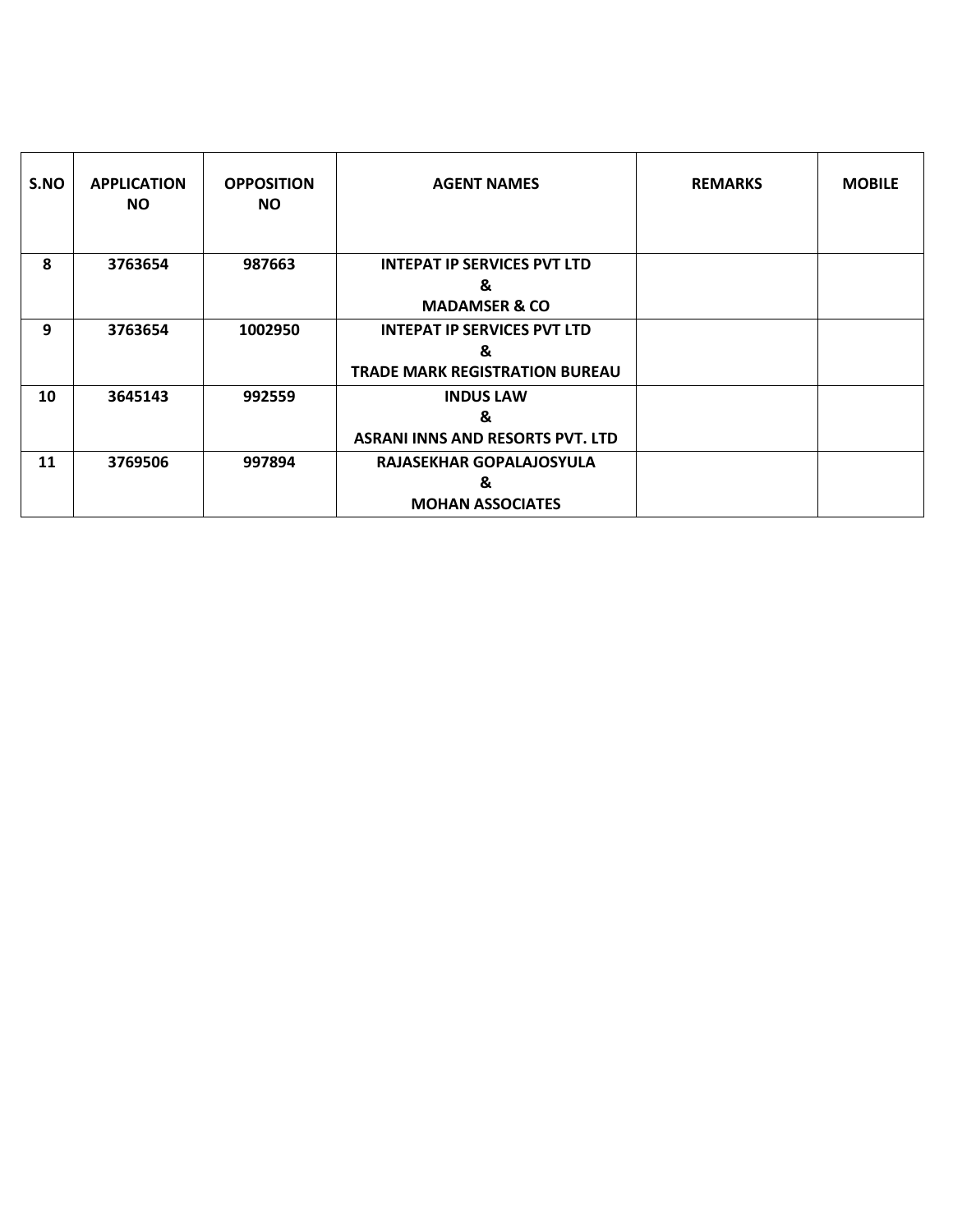



## **No. TOP/ Government of India Trade Marks Registry IP Building, GST Road, Guindy, Chennai - 600 032. MAIN HEARING FOR THE MONTH OF AUGUST-2021 HEARING DATED 10/08/2021**

| S.NO           | <b>APPLICATION</b><br><b>NO</b> | <b>OPPOSITION</b><br><b>NO</b> | <b>AGENT NAMES</b>                | <b>REMARKS</b> | <b>MOBILE</b> |
|----------------|---------------------------------|--------------------------------|-----------------------------------|----------------|---------------|
| 1              | 1104787                         | 146871                         | <b>DELHI REGISTRATION SERVICE</b> |                |               |
|                |                                 |                                | &                                 |                |               |
|                |                                 |                                | <b>L.R SWAMI CO</b>               |                |               |
| $\overline{2}$ | 1229146                         | 190108                         | <b>RAO &amp; RAO</b>              |                |               |
|                |                                 |                                | &                                 |                |               |
|                |                                 |                                | <b>ARORA REGISTRATION SERVICE</b> |                |               |
| 3              | 1219573                         | 197999                         | <b>G.RAMJI</b>                    |                |               |
|                |                                 |                                | &                                 |                |               |
|                |                                 |                                | <b>DELHI REGISTRATION SERVICE</b> |                |               |
|                |                                 |                                |                                   |                |               |
| 4              | 3275174                         | 879466                         | <b>PUTHRAN &amp; ASSOCIATES</b>   |                |               |
|                |                                 |                                | &                                 |                |               |
|                |                                 |                                | <b>L.R. SWAMI CO</b>              |                |               |
|                |                                 |                                |                                   |                |               |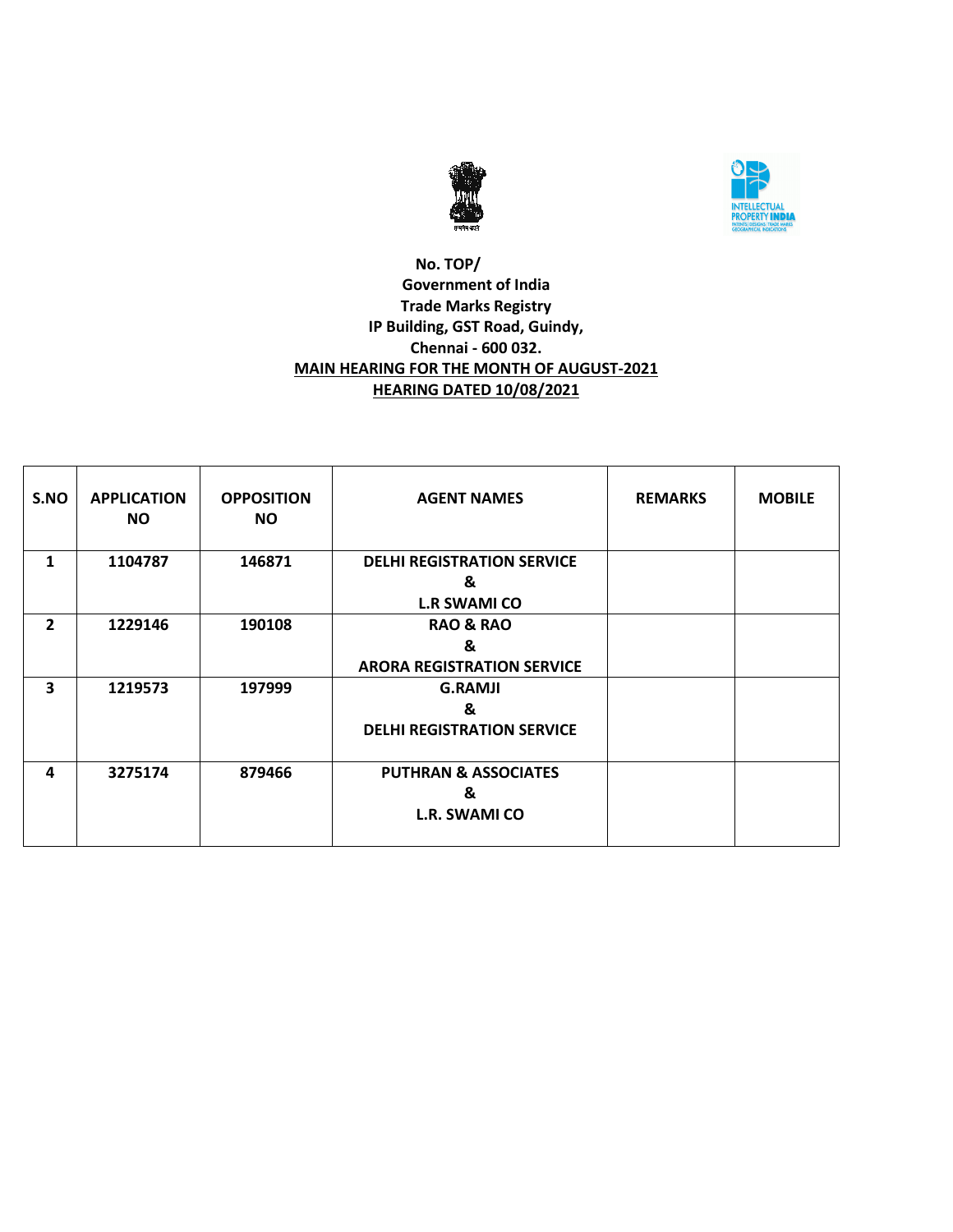



#### **No. TOP/ Government of India Trade Marks Registry IP Building, GST Road, Guindy, Chennai - 600 032. OPPOSITION HEARING (TM-5-DELAY, TM-6 DELAY, RULE 45(1) DELAY, RULE 45(1) NOT FILED, RULE 46(1) DELAY, RULE 46(1) NOT FILED & REVIEW PETITION FOR THE MONTH OF AUGUST-2021 HEARING DATED 10/08/2021**

| S.NO                    | <b>APPLICATION</b><br><b>NO</b> | <b>OPPOSITION</b><br><b>NO</b> | <b>AGENT NAMES</b>                                              | <b>REMARKS</b> | <b>MOBILE</b> |
|-------------------------|---------------------------------|--------------------------------|-----------------------------------------------------------------|----------------|---------------|
| $\mathbf{1}$            | 1155865                         | 713382                         | <b>INDUSLAW</b><br>&<br><b>PURI TRADE MARK CO</b>               |                |               |
| $\overline{2}$          | 2446886                         | 952498                         | <b>MISSION LEGAL ADVOCATE</b><br>&<br>A K ASSOCIATE             |                |               |
| 3                       | 2446785                         | 952495                         | <b>MISSION LEGAL ADVOCATE</b><br>&<br>A K ASSOCIATE             |                |               |
| 4                       | 2446796                         | 952499                         | <b>MISSION LEGAL ADVOCATE</b><br>&<br>A K ASSOCIATE             |                |               |
| 5                       | 2556794                         | 940963                         | <b>INPRO TRADE MARK SERVICES</b><br>&<br><b>ANAND AND ANAND</b> |                |               |
| 6                       | 2673830                         | 889825                         | <b>C.PRAKASH</b><br>&<br><b>V.A.ASSOCIATES</b>                  |                |               |
| $\overline{\mathbf{z}}$ | 2892975                         | 902883                         | <b>MADHUSUDAN PUTTA</b><br>&<br><b>L.R.SWAMI CO</b>             |                |               |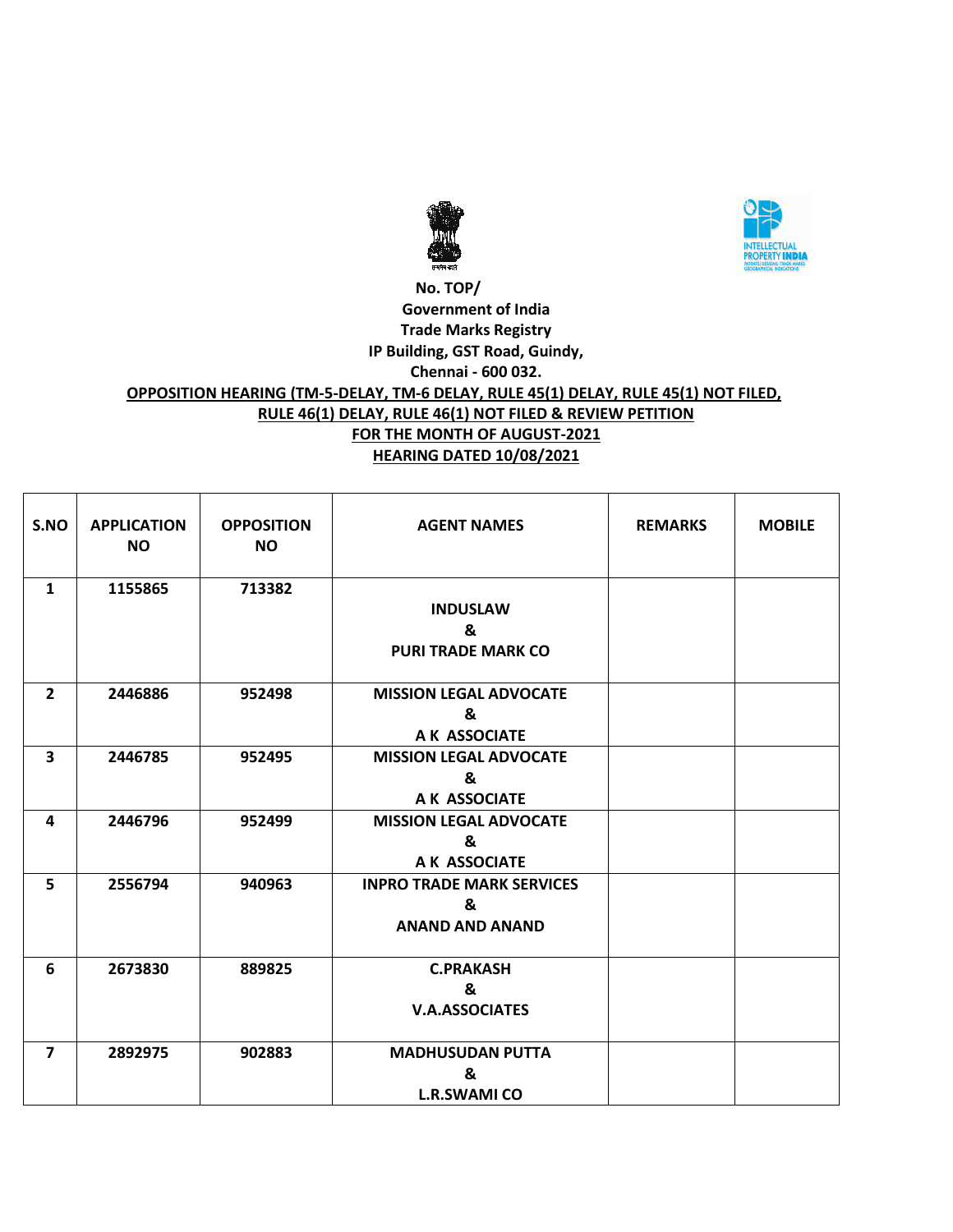| S.NO | <b>APPLICATION</b><br><b>NO</b> | <b>OPPOSITION</b><br><b>NO</b> | <b>AGENT NAMES</b>                                                          | <b>REMARKS</b> | <b>MOBILE</b> |
|------|---------------------------------|--------------------------------|-----------------------------------------------------------------------------|----------------|---------------|
| 8    | 3327609                         | 890162                         | <b>MUHAMMED HASHIM AK</b><br>&<br><b>ANAND AND ANAND</b>                    |                |               |
| 9    | 3505080                         | 896617                         | LE INTELLIGENSIA<br>&<br><b>MOHAN ASSOCIATES</b>                            |                |               |
| 10   | 4004005                         | 974797                         | <b>ASHOK KUMAR</b><br><b>J.DAGA, ADVOCATE</b><br>&<br><b>INTTL ADVOCARE</b> |                |               |
| 11   | 4018575                         | 984155                         | <b>ADHI LEGAL SOLUTIONS</b><br>&<br><b>ANNAL.P</b>                          |                |               |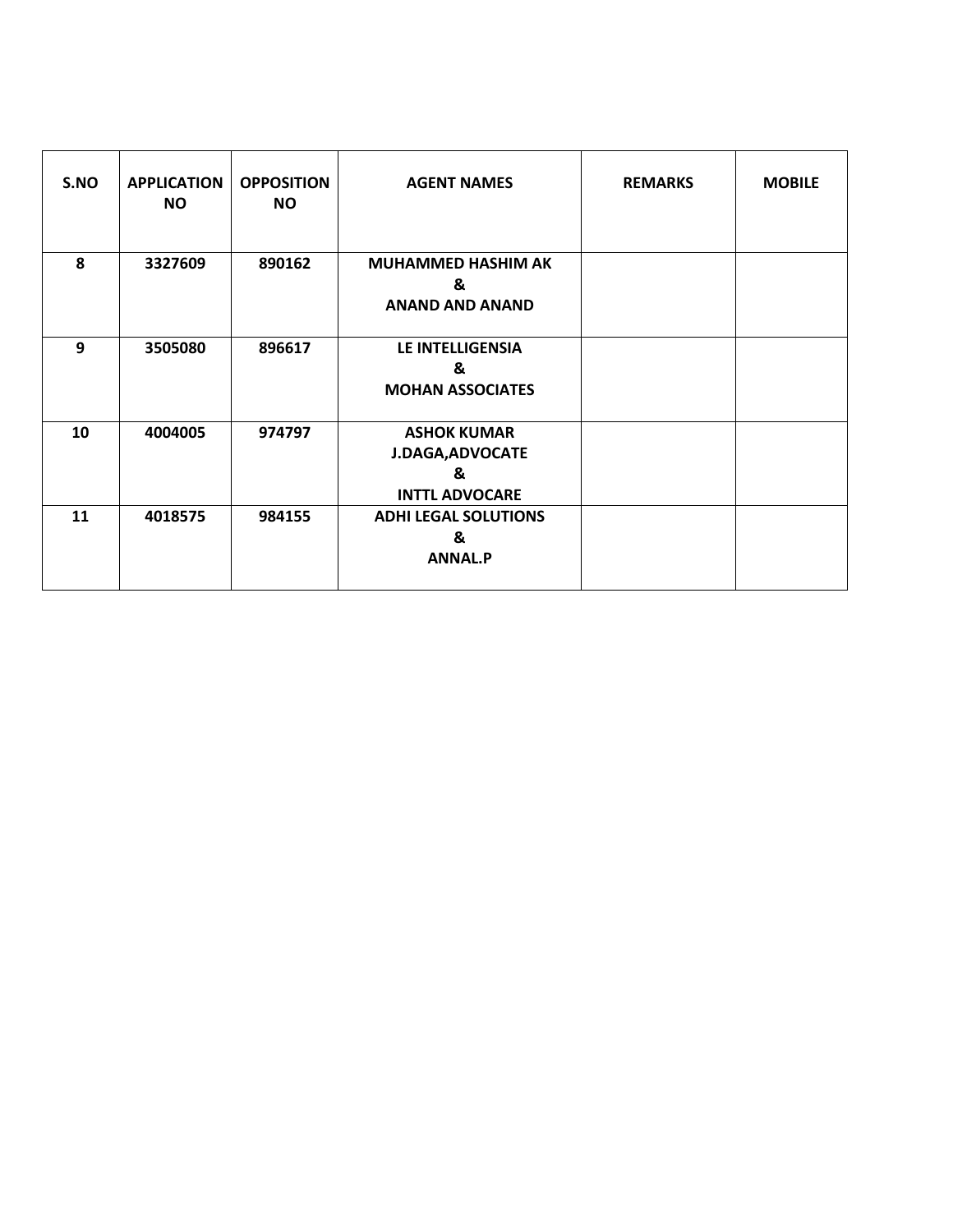



## **No. TOP/ Government of India Trade Marks Registry IP Building, GST Road, Guindy, Chennai - 600 032. MAIN HEARING FOR THE MONTH OF AUGUST-2021 HEARING DATED 11/08/2021**

| S.NO | <b>APPLICATION</b><br><b>NO</b> | <b>OPPOSITION</b><br><b>NO</b> | <b>AGENT NAMES</b>            | <b>REMARKS</b> | <b>MOBILE</b> |
|------|---------------------------------|--------------------------------|-------------------------------|----------------|---------------|
| 1    | 1271230                         | 174700                         | <b>ARAVIND PALERI</b>         |                |               |
|      |                                 |                                | &                             |                |               |
|      |                                 |                                | <b>MURIT &amp; MURIT</b>      |                |               |
|      |                                 |                                | &                             |                |               |
|      |                                 |                                | <b>PAZHANAI KARTHIK</b>       |                |               |
| 2    | 1095616                         | 261176                         | <b>SINDHU KRISHNA CS</b>      |                |               |
|      |                                 |                                | &                             |                |               |
|      |                                 |                                | P.C.N.RAGHUPATHY              |                |               |
| 3    | 1717150                         | 261171                         | <b>GUDWILL &amp; GOODWILL</b> |                |               |
|      |                                 |                                | &                             |                |               |
|      |                                 |                                | <b>SINDHU KRISHNA CS</b>      |                |               |
| 4    | 923339                          | 261181                         | <b>K.BHALACHADRAN</b>         |                |               |
|      |                                 |                                | &                             |                |               |
|      |                                 |                                | <b>SINDHU KRISHNA CS</b>      |                |               |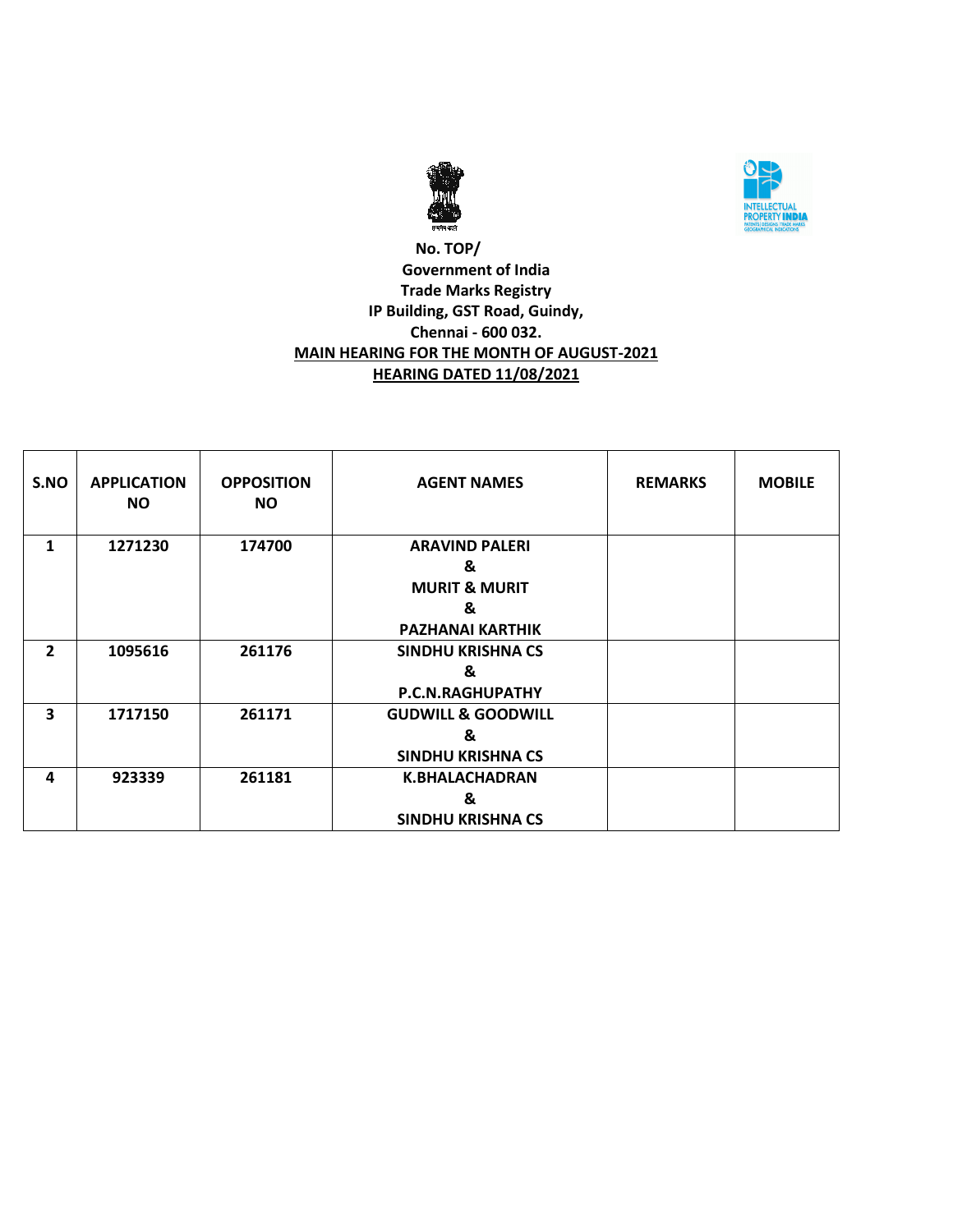



#### **No. TOP/ Government of India Trade Marks Registry IP Building, GST Road, Guindy, Chennai - 600 032. OPPOSITION HEARING (TM-5-DELAY, TM-6 DELAY, RULE 45(1) DELAY, RULE 45(1) NOT FILED, RULE 46(1) DELAY, RULE 46(1) NOT FILED & REVIEW PETITION FOR THE MONTH OF AUGUST-2021 HEARING DATED 11/08/2021**

| S.NO                    | <b>APPLICATION</b><br><b>NO</b> | <b>OPPOSITION</b><br>NO. | <b>AGENT NAMES</b>                                                                                              | <b>REMARKS</b> | <b>MOBILE</b> |
|-------------------------|---------------------------------|--------------------------|-----------------------------------------------------------------------------------------------------------------|----------------|---------------|
| $\mathbf{1}$            | 2523733                         | 938029                   | <b>HIRAL C.JOSHI</b><br>&<br><b>G.RAMJI</b>                                                                     |                |               |
| $\overline{2}$          | 2549546                         | 937149                   | <b>C.VENKATASUBRAMANIAM</b><br>&<br><b>MEHTA LEGAL</b>                                                          |                |               |
| $\overline{\mathbf{3}}$ | 2601509                         | 871677                   | <b>KRISHNA &amp; SAURASTRI</b><br>&<br><b>BANSAL &amp; COMPANY</b>                                              |                |               |
| 4                       | 2643799                         | 890839                   | <b>A.V.NATHAN ASSOCIATES</b><br>&<br><b>BHANSALI &amp; ASSOCIATES</b>                                           |                |               |
| 5                       | 2658344                         | 886422                   | <b>P.K.RENGARAJAN &amp; B.MAHESWARI</b><br>&<br><b>M.P.MIRCHANDANI &amp; CO</b><br>&<br><b>HENNA D.MOHINANI</b> |                |               |
| 6                       | 2917929                         | 908362                   | <b>ALTACIT GLOBAL</b><br>&<br><b>G.D.BANSAL &amp; ASSOCIATES</b>                                                |                |               |
| $\overline{ }$          | 2917931                         | 908363                   | <b>ALTACIT GLOBAL</b><br>&<br><b>G.D.BANSAL &amp; ASOCIATES</b>                                                 |                |               |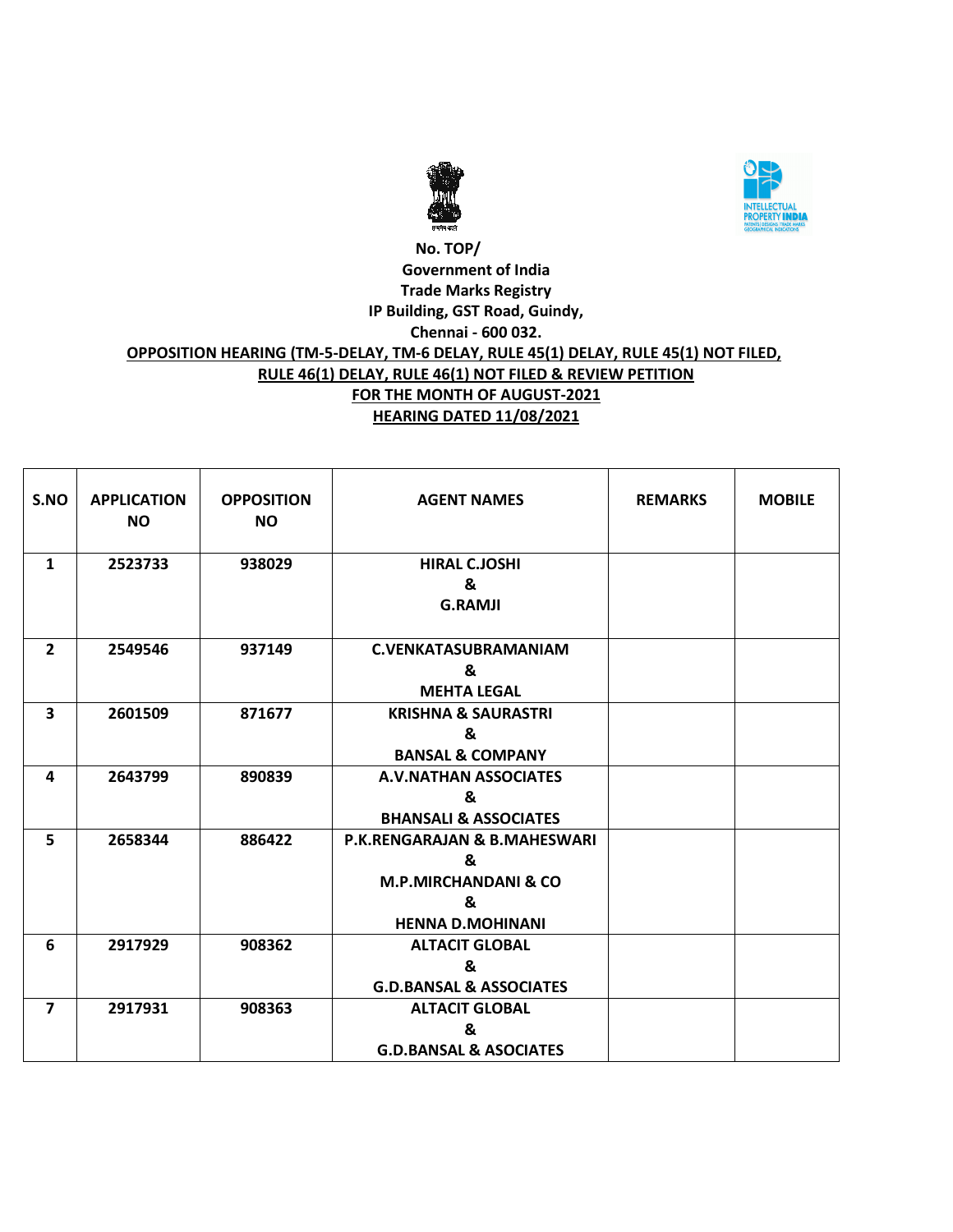| S.NO | <b>APPLICATION</b><br><b>NO</b> | <b>OPPOSITION</b><br><b>NO</b> | <b>AGENT NAMES</b>          | <b>REMARKS</b> | <b>MOBILE</b> |
|------|---------------------------------|--------------------------------|-----------------------------|----------------|---------------|
| 8    | 3049932                         | 906319                         | <b>NADAR VENNILA</b>        |                |               |
|      |                                 |                                | &                           |                |               |
|      |                                 |                                | <b>GUDWIN PHARMA</b>        |                |               |
|      |                                 |                                | &                           |                |               |
|      |                                 |                                | <b>WOCKHARDT LIMITED</b>    |                |               |
| 9    | 3297595                         | 987921                         | <b>MANCHANDA ASSOCIATES</b> |                |               |
|      |                                 |                                | &                           |                |               |
|      |                                 |                                | <b>CHIRAG A.SHAH</b>        |                |               |
| 10   | 3556838                         | 909135                         | <b>PRG ASSOCIATES</b>       |                |               |
|      |                                 |                                | &                           |                |               |
|      |                                 |                                | <b>SINDHU KRISHNA CS</b>    |                |               |
| 11   | 3556839                         | 909136                         | <b>PRG ASSOCIATES</b>       |                |               |
|      |                                 |                                | &                           |                |               |
|      |                                 |                                | <b>SINDHU KRISHNA CS</b>    |                |               |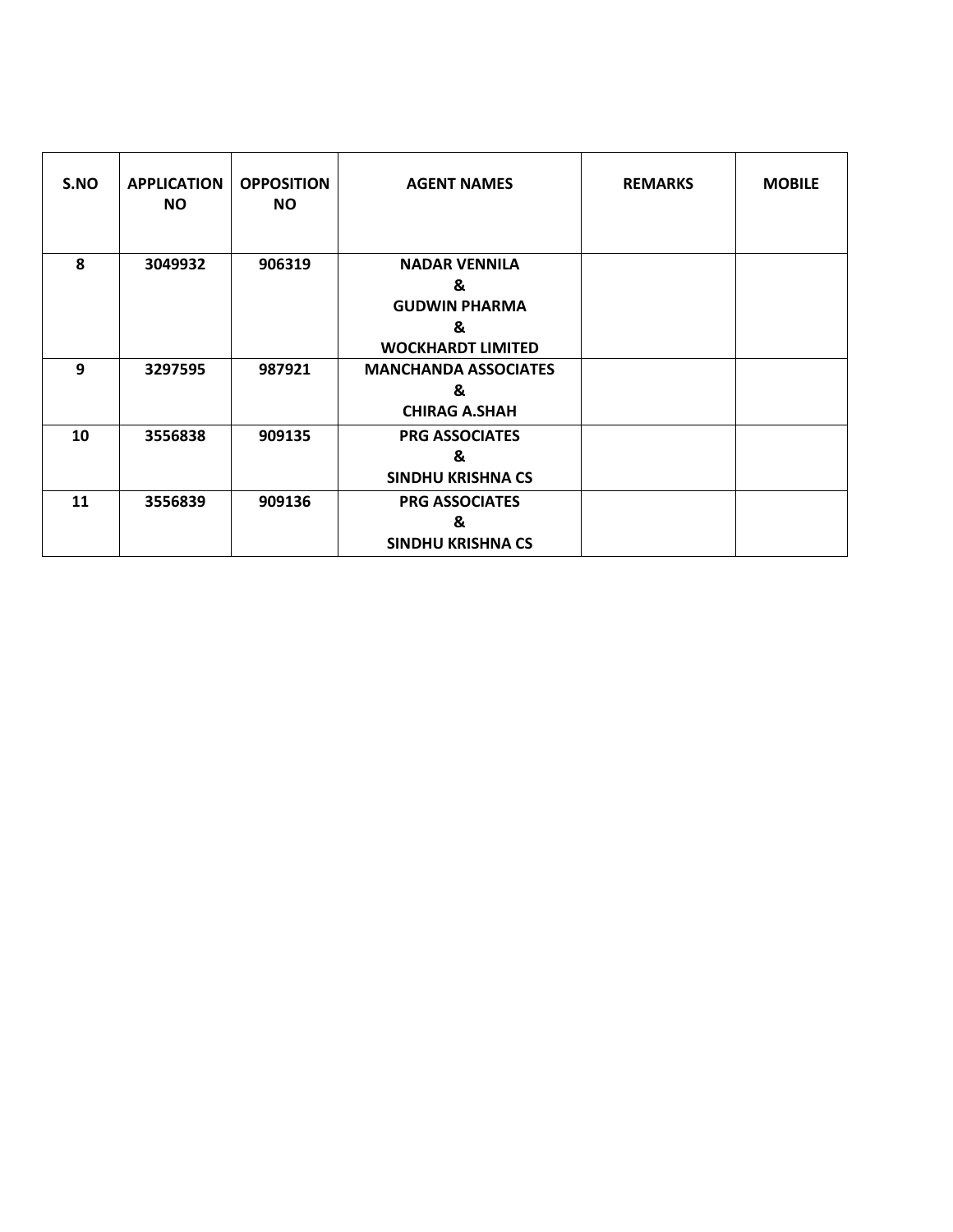



## **No. TOP/ Government of India Trade Marks Registry IP Building, GST Road, Guindy, Chennai - 600 032. MAIN HEARING FOR THE MONTH OF AUGUST-2021 HEARING DATED 12/08/2021**

| S.NO           | <b>APPLICATION</b><br><b>NO</b> | <b>OPPOSITION</b><br>NO. | <b>AGENT NAMES</b>                                              | <b>REMARKS</b> | <b>MOBILE</b> |
|----------------|---------------------------------|--------------------------|-----------------------------------------------------------------|----------------|---------------|
| 1              | 1384570                         | 260686                   | <b>P.C.N.RAGHUPATHY</b><br>&<br><b>ABBAS Z MOOKHTIAR</b>        |                |               |
| $\overline{2}$ | 730738                          | 259372                   | <b>A.V.NATHAN ASSOCIATES</b><br>&<br><b>HARIKRISHNA S HOLLA</b> |                |               |
| 3              | 730737                          | 259371                   | <b>A.V.NATHAN ASSOCIATES</b><br>&<br><b>HARIKRISHNA S HOLLA</b> |                |               |
| 4              | 1384570                         | 260609                   | P.C.N.RAGHUPATHY<br>&<br><b>G.S.RIJHWANI &amp; CO</b>           |                |               |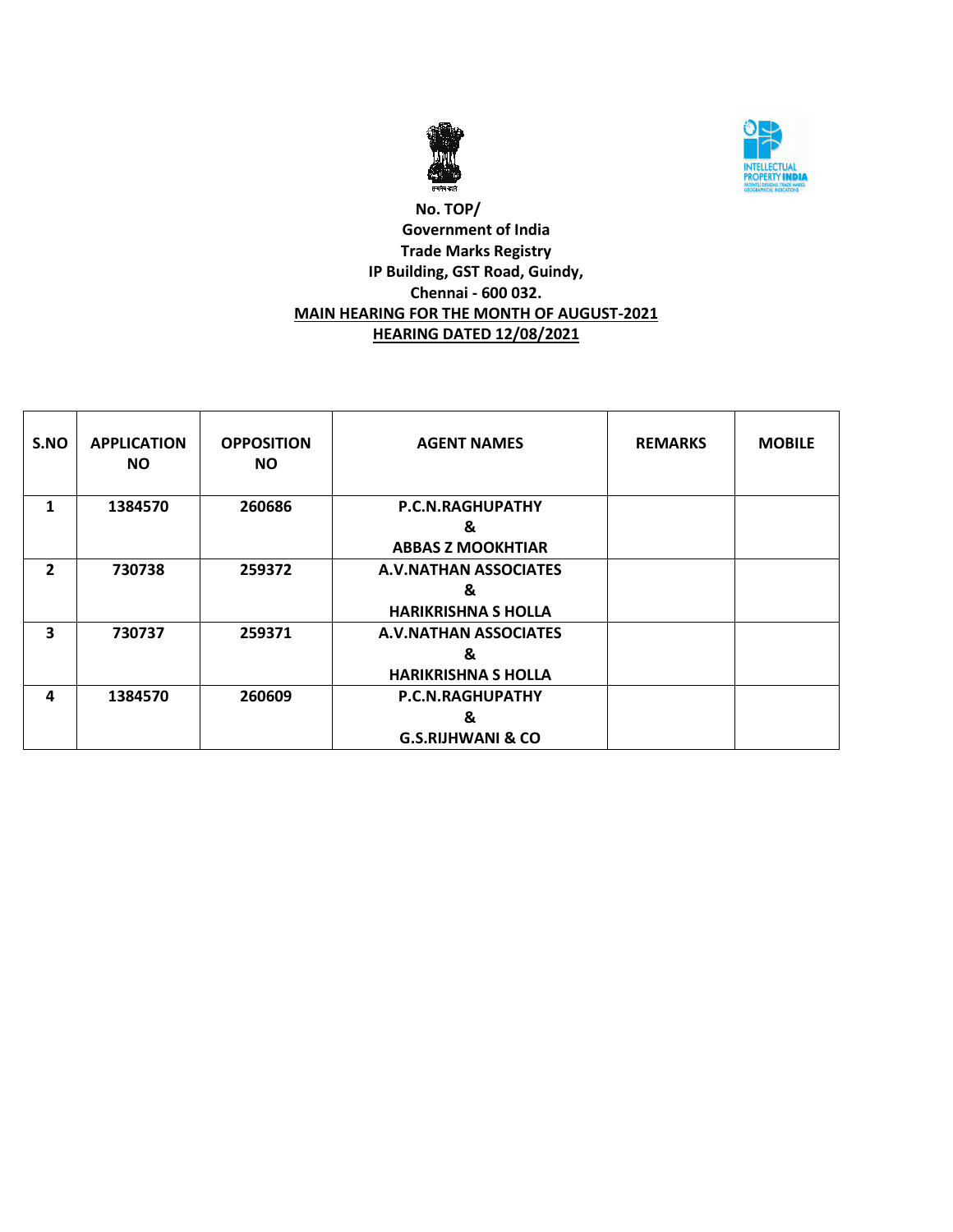



# **No. TOP/ Government of India Trade Marks Registry IP Building, GST Road, Guindy, Chennai - 600 032. OPPOSITION HEARING (TM-5-DELAY, TM-6 DELAY, RULE 45(1) DELAY, RULE 45(1) NOT FILED, RULE 46(1) DELAY, RULE 46(1) NOT FILED & REVIEW PETITION FOR THE MONTH OF AUGUST-2021 HEARING DATED 12/08/2021**

| S.NO           | <b>APPLICATION</b><br><b>NO</b> | <b>OPPOSITION</b><br><b>NO</b> | <b>AGENT NAMES</b>                                                                                | <b>REMARKS</b> | <b>MOBILE</b> |
|----------------|---------------------------------|--------------------------------|---------------------------------------------------------------------------------------------------|----------------|---------------|
| $\mathbf{1}$   | 3782697                         | 947965                         | <b>LALJI ADVOCATES</b><br>&<br><b>ASHOK KUMAR J.DAGA</b>                                          |                |               |
| $\overline{2}$ | 2483394                         | 936012                         | <b>VATSALA SINGH HASAN</b><br>ጼ<br><b>BIOVET PRIVATE LIMITED</b><br>&<br><b>WOCKHARDT LIMITED</b> |                |               |
| 3              | 2477551                         | 936416                         | <b>RAO &amp; RAO</b><br>&<br><b>P.K.ARORA</b>                                                     |                |               |
| 4              | 2537632                         | 940289                         | <b>ANAND AND ANAND</b><br>&<br><b>H K ACHARYA AND COMPANY</b><br>&<br><b>NOBLE REFRACTORIES</b>   |                |               |
| 5              | 2557556                         | 940547                         | <b>L.R.SWAMI CO</b><br>&<br><b>MANGLA &amp; ASSOCIATES</b>                                        |                |               |
| 6              | 2617093                         | 939583                         | <b>S.BALAJANAKI</b><br>&<br><b>BABU RAM SHARMA</b>                                                |                |               |
| $\overline{7}$ | 2699249                         | 946105                         | <b>RAO &amp; RAO</b><br>&<br><b>VASU ORGANICS PVT. LTD</b><br>&<br><b>WOCKHARDT LTD</b>           |                |               |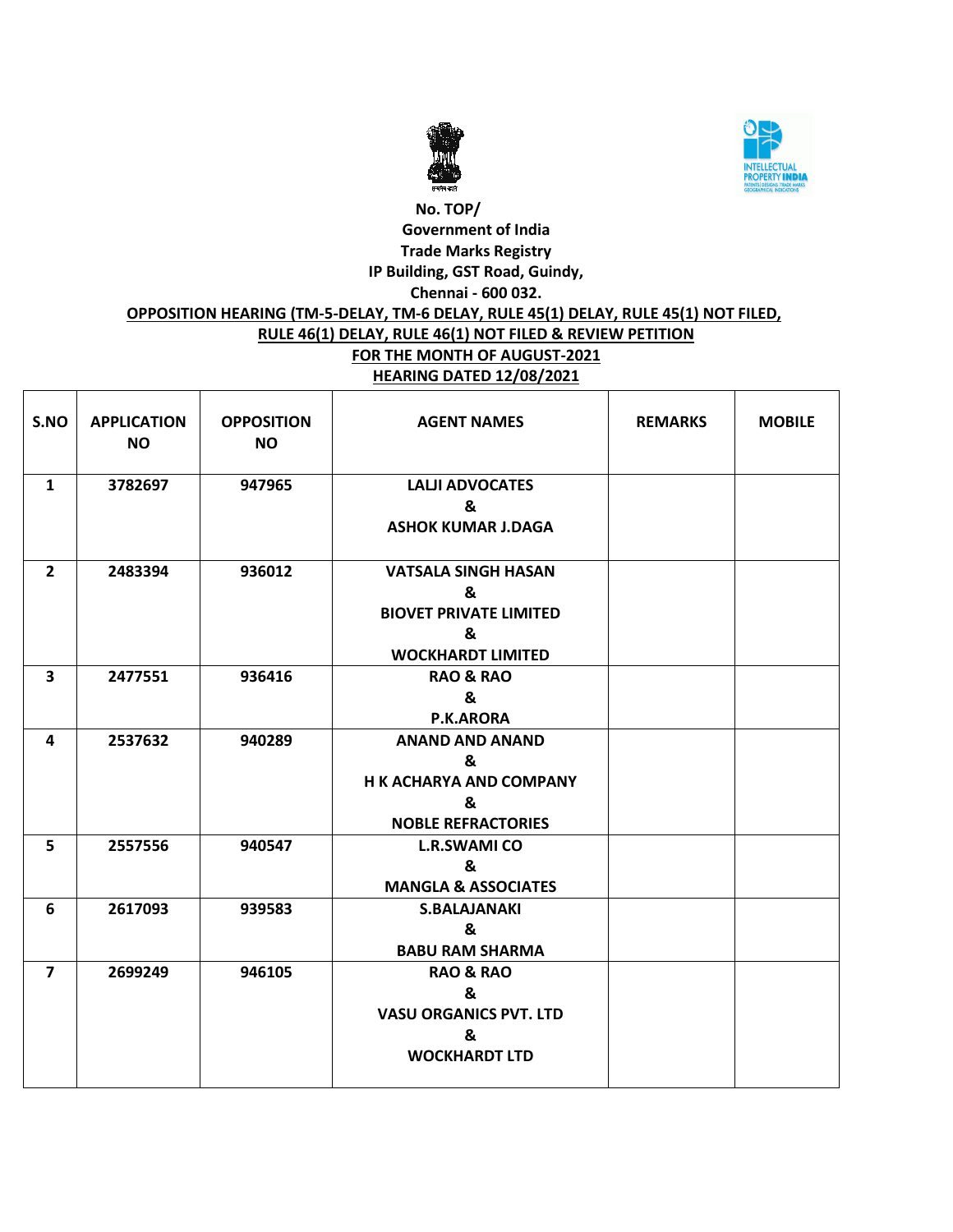| S.NO | <b>APPLICATION</b><br><b>NO</b> | <b>OPPOSITION</b><br><b>NO</b> | <b>AGENT NAMES</b>                                                                   | <b>REMARKS</b> | <b>MOBILE</b> |
|------|---------------------------------|--------------------------------|--------------------------------------------------------------------------------------|----------------|---------------|
| 8    | 2709823                         | 946415                         | <b>RAO &amp; RAO</b><br>&<br><b>KRISHNA &amp; SAURASTRI</b><br><b>ASSOCIATES LLP</b> |                |               |
| 9    | 3289713                         | 882061                         | <b>ASHOK KUMAR J.DAGA</b><br>&<br><b>L.R.SWAMI CO</b>                                |                |               |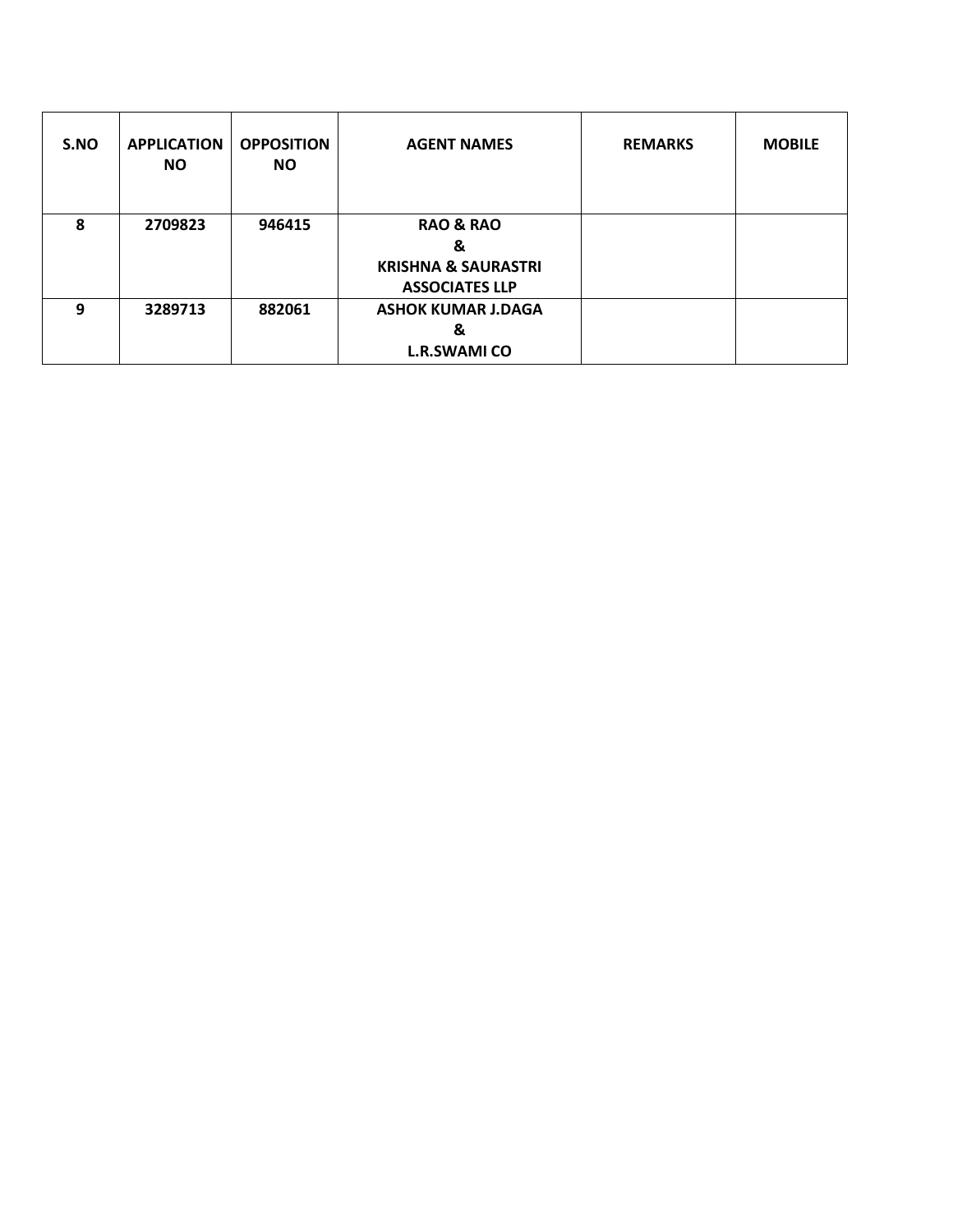



## **No. TOP/ Government of India Trade Marks Registry IP Building, GST Road, Guindy, Chennai - 600 032. MAIN HEARING FOR THE MONTH OF AUGUST-2021 HEARING DATED 16/08/2021**

| S.NO           | <b>APPLICATION</b><br>NO. | <b>OPPOSITION</b><br><b>NO</b> | <b>AGENT NAMES</b>                                                        | <b>REMARKS</b> | <b>MOBILE</b> |
|----------------|---------------------------|--------------------------------|---------------------------------------------------------------------------|----------------|---------------|
| 1              | 1737799                   | 261545                         | <b>ASHOK KUMAR J.DAGA, ADVOCATE</b><br>&<br><b>ADIYA &amp; ASSOCIATES</b> |                |               |
| $\overline{2}$ | 1867545                   | 262491                         | <b>RAO &amp; RAO</b><br>&<br><b>REALMLEX</b>                              |                |               |
| 3              | 1857814                   | 261577                         | <b>KALPAFILES</b><br>&<br><b>ANUP JOACHIM.T</b>                           |                |               |
| 4              | 1857814                   | 261578                         | <b>KALPAFILES</b><br>&<br><b>ANUP JOACHIM.T</b>                           |                |               |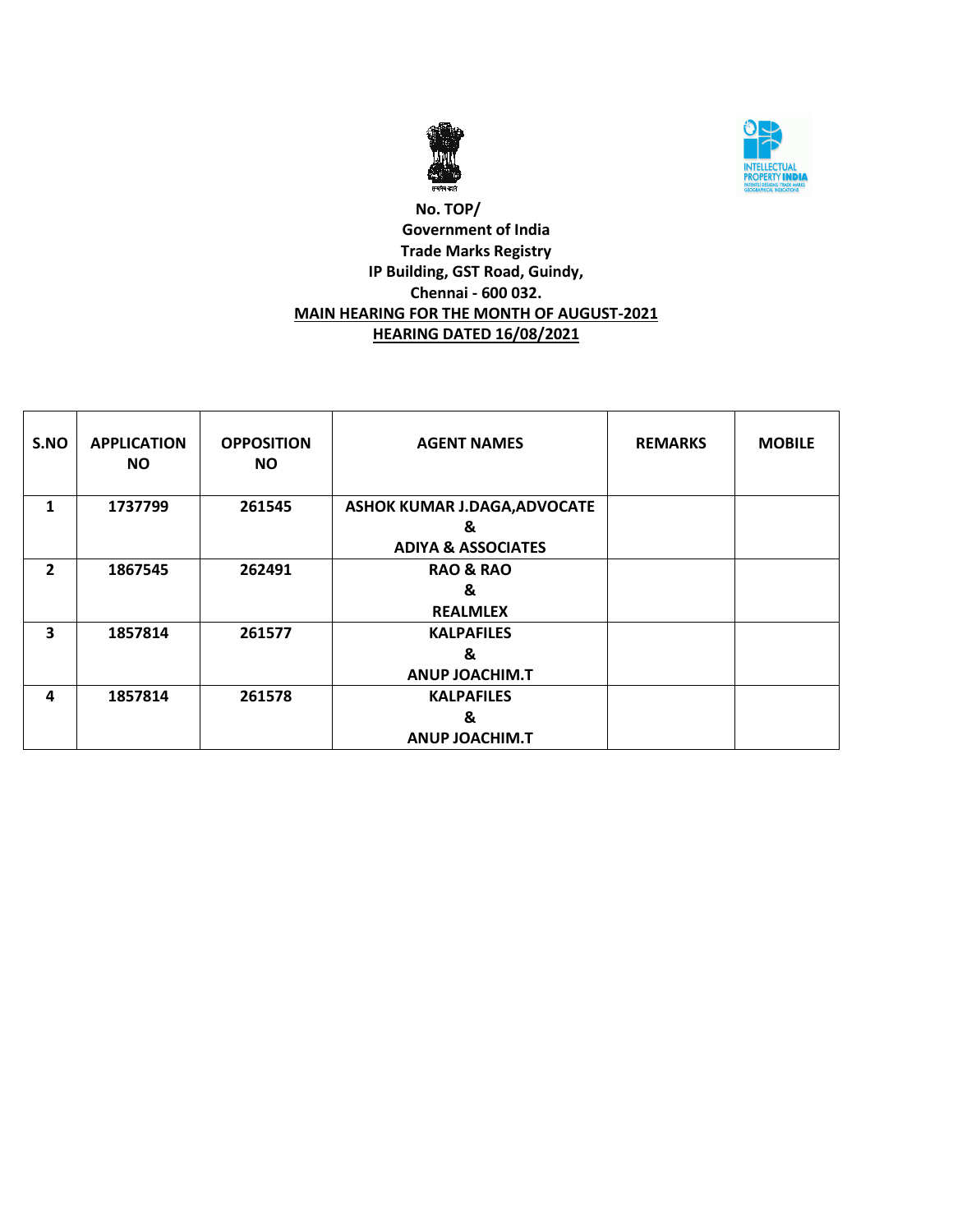



# **No. TOP/ Government of India Trade Marks Registry IP Building, GST Road, Guindy, Chennai - 600 032. OPPOSITION HEARING (TM-5-DELAY, TM-6 DELAY, RULE 45(1) DELAY, RULE 45(1) NOT FILED, RULE 46(1) DELAY, RULE 46(1) NOT FILED & REVIEW PETITION FOR THE MONTH OF AUGUST-2021 HEARING DATED 16/08/2021**

| S.NO                    | <b>APPLICATION</b><br><b>NO</b> | <b>OPPOSITION</b><br><b>NO</b> | <b>AGENT NAMES</b>                                                                           | <b>REMARKS</b> | <b>MOBILE</b> |
|-------------------------|---------------------------------|--------------------------------|----------------------------------------------------------------------------------------------|----------------|---------------|
| $\mathbf{1}$            | 3957853                         | 975968                         | <b>ADHI LEGAL SOLUTIONS</b><br>&<br><b>DE PENNING &amp; DE PENNING</b>                       |                |               |
| $\overline{2}$          | 2246010                         | 934955                         | <b>KOLKATA TRADE MARK SERVICE</b><br>&<br><b>LUTHRA &amp; LUTHRA LAW OFFICES</b>             |                |               |
| $\overline{\mathbf{3}}$ | 3730337                         | 938741                         | <b>LAZARUS WAY</b><br>&<br><b>TMR SOLUTIONS</b>                                              |                |               |
| 4                       | 3556839                         | 909973                         | <b>PRG ASSOCIATES</b><br>&<br><b>D K LALWANI &amp; CO</b>                                    |                |               |
| 5                       | 3641413                         | 910944                         | <b>RAHUL KANDAMPULLY</b><br>&<br><b>K.C.PATEL &amp; CO</b>                                   |                |               |
| 6                       | 3644988                         | 913601                         | <b>GAUTAM &amp; COMPANY</b><br>&<br><b>PATSON LEGAL KNOWLEDGE</b><br><b>PROCESS PVT .LTD</b> |                |               |
| $\overline{\mathbf{z}}$ | 3786718                         | 938914                         | <b>IPR LAW ASSOCIATES</b><br>&<br><b>N SATISH REDDY</b>                                      |                |               |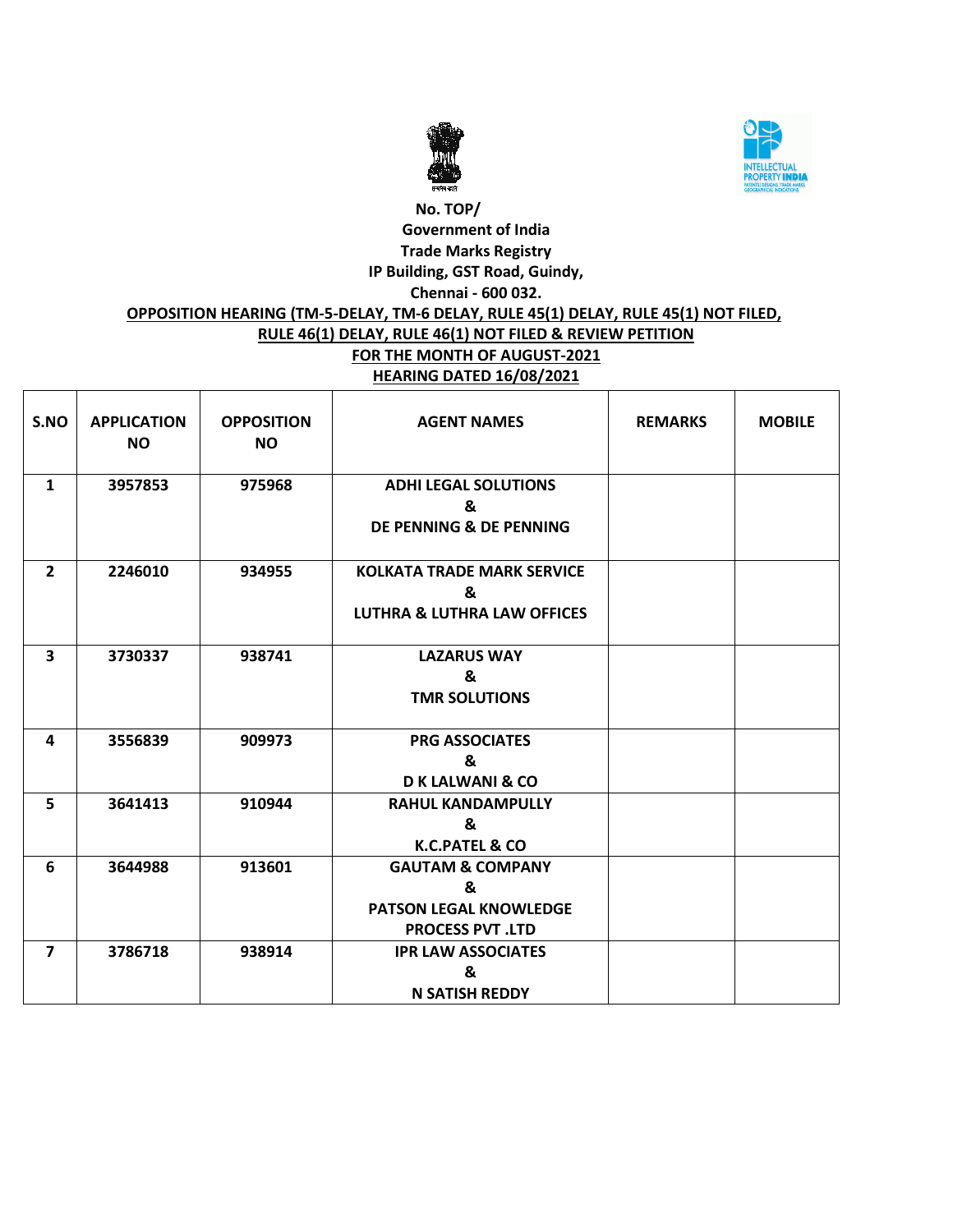| S.NO | <b>APPLICATION</b><br><b>NO</b> | <b>OPPOSITION</b><br><b>NO</b> | <b>AGENT NAMES</b>                                                                         | <b>REMARKS</b> | <b>MOBILE</b> |
|------|---------------------------------|--------------------------------|--------------------------------------------------------------------------------------------|----------------|---------------|
| 8    | 3577643                         | 909507                         | <b>UNIMARKS LEGAL SOLUTIONS</b><br>&<br><b>SUSHANT M. SINGH &amp;</b><br><b>ASSOCIATES</b> |                |               |
| 9    | 3562369                         | 908926                         | <b>RABBANI MOHD MUBIN</b><br>&<br><b>KOCHHAR &amp; CO</b>                                  |                |               |
| 10   | 3635086                         | 923243                         | <b>ALI HYDER IMAM</b><br>&<br><b>T.KRISHNA MOHAN</b>                                       |                |               |
| 11   | 3753763                         | 945367                         | <b>PRADEESH P.L.</b><br>&<br><b>MACE CORPORATE</b><br><b>ASSOCIATES</b>                    |                |               |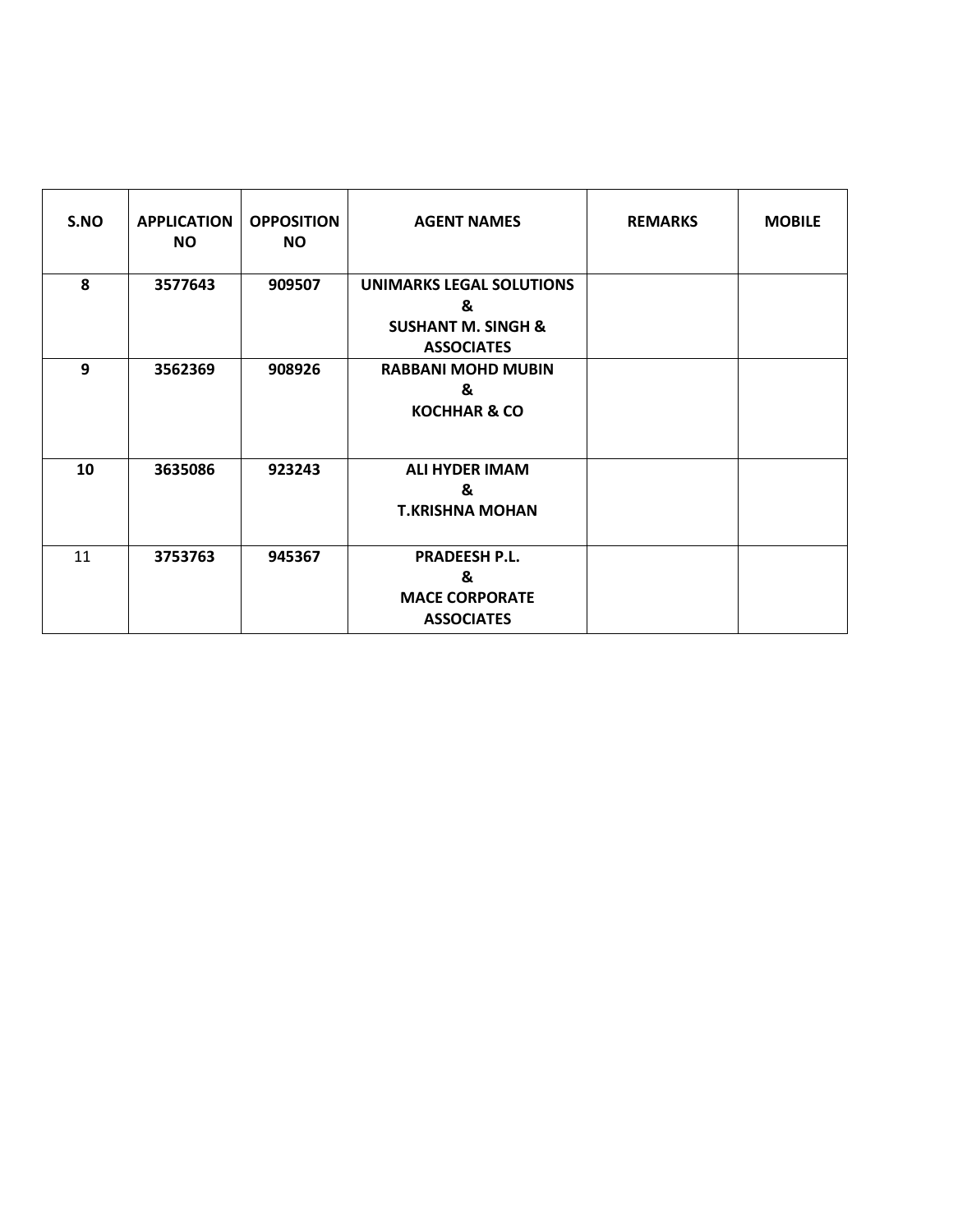



 **No. TOP/ Government of India Trade Marks Registry IP Building, GST Road, Guindy, Chennai - 600 032. MAIN HEARING FOR THE MONTH OF AUGUST-2021 HEARING DATED 17/08/2021**

| S.NO           | <b>APPLICATION</b><br><b>NO</b> | <b>OPPOSITION</b><br><b>NO</b> | <b>AGENT NAMES</b>               | <b>REMARKS</b> | <b>MOBILE</b> |
|----------------|---------------------------------|--------------------------------|----------------------------------|----------------|---------------|
| 1              | 1175030                         | 260524                         | <b>S.RUKMANI</b>                 | (CANCEL)       |               |
|                |                                 |                                | &                                |                |               |
|                |                                 |                                | <b>SHUKLA TRADE MARK COMPANY</b> |                |               |
| $\overline{2}$ | 1479029                         | 261480                         | V.GOPALAKRISHNA, ADVOCATE        |                |               |
|                |                                 |                                | &                                |                |               |
|                |                                 |                                | <b>L.R.SWAMI CO</b>              |                |               |
| 3              | 907180                          | 261174                         | P.C.N.RAGHUPATHY, ADVOCATE       |                |               |
|                |                                 |                                | &                                |                |               |
|                |                                 |                                | SINDHU KRISHNA CS.ADVOCATE       |                |               |
| 4              | 1537220                         | 261664                         | <b>GUDWILL &amp; GOODWILL</b>    |                |               |
|                |                                 |                                | &                                |                |               |
|                |                                 |                                | <b>GIMMI JOSEPH K. ADVOCATE</b>  |                |               |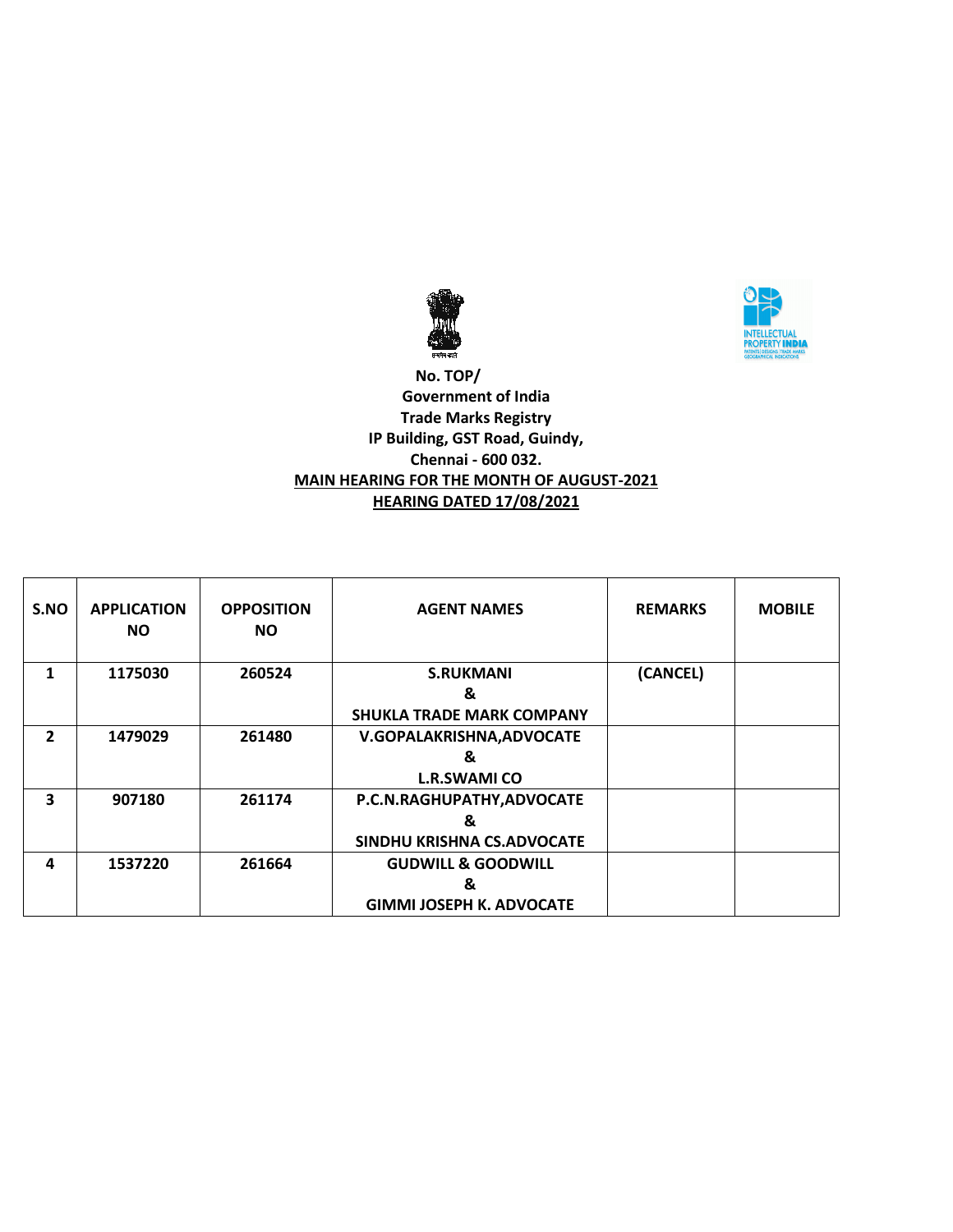



#### **No. TOP/ Government of India Trade Marks Registry IP Building, GST Road, Guindy, Chennai - 600 032. OPPOSITION HEARING (TM-5-DELAY, TM-6 DELAY, RULE 45(1) DELAY, RULE 45(1) NOT FILED, RULE 46(1) DELAY, RULE 46(1) NOT FILED & REVIEW PETITION FOR THE MONTH OF AUGUST-2021 HEARING DATED 17/08/2021**

| S.NO           | <b>APPLICATION</b><br><b>NO</b> | <b>OPPOSITION</b><br><b>NO</b> | <b>AGENT NAMES</b>                                                                                    | <b>REMARKS</b> | <b>MOBILE</b> |
|----------------|---------------------------------|--------------------------------|-------------------------------------------------------------------------------------------------------|----------------|---------------|
| $\mathbf{1}$   | 3894184                         | 953477                         | P.C.N.RAGHUPATHY<br>&<br><b>MOHAN ASSOCIATES</b>                                                      |                |               |
| $\overline{2}$ | 2764979                         | 897034                         | <b>RAO &amp; RAO</b><br>&<br><b>VHB LIFE SCIENCES LIMITED</b>                                         |                |               |
| 3              | 2916450                         | 895685                         | <b>G.PARAMESH</b><br>&<br><b>R.V.R ASSOCIATES</b>                                                     |                |               |
| 4              | 3242390                         | 872426                         | <b>ANZAR M A</b><br>&<br><b>PRG ASSOCIATES</b><br>&<br><b>STANDARAD ALUMINUM</b><br><b>INDUSTRIES</b> |                |               |
| 5              | 2748238                         | 896309                         | ASHOK KUMAR J.DAGA, ADVOCATE<br>&<br><b>MANGLA REGISTRATION SERVICE</b>                               |                |               |
| 6              | 3307832                         | 881480                         | <b>TMT LAW PRACTICE</b><br>&<br><b>NITIN KUMAR JAIN</b><br>&<br><b>DASWANI &amp; DASWANI</b>          |                |               |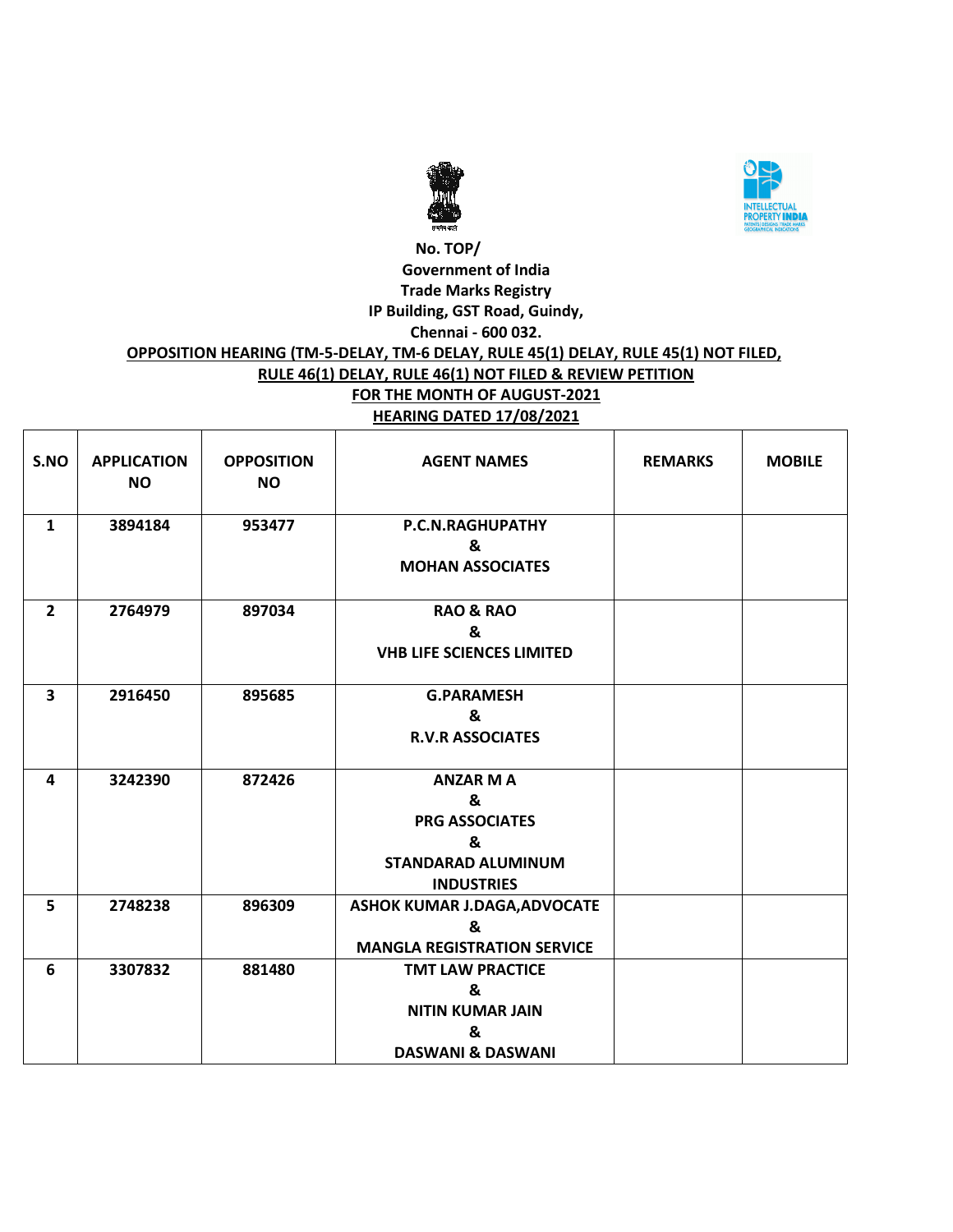| S.NO           | <b>APPLICATION</b> | <b>OPPOSION</b> | <b>AGENT NAMES</b>              | <b>REMARKS</b> | <b>MOBILE</b> |
|----------------|--------------------|-----------------|---------------------------------|----------------|---------------|
|                | <b>NO</b>          | <b>NO</b>       |                                 |                |               |
|                |                    |                 |                                 |                |               |
| $\overline{7}$ | 3638464            | 937614          | <b>RAO &amp; RAO</b>            |                |               |
|                |                    |                 | &                               |                |               |
|                |                    |                 | <b>MATURU VENKATA LAKSHMI</b>   |                |               |
|                |                    |                 | <b>SINDHU</b>                   |                |               |
|                |                    |                 | &                               |                |               |
|                |                    |                 | <b>SEWAK &amp; ASSOCIAATES</b>  |                |               |
| 8              | 3690975            | 938194          | SUMAN.K.V                       |                |               |
|                |                    |                 | &                               |                |               |
|                |                    |                 | RAJEEV.M.R.                     |                |               |
|                |                    |                 | &                               |                |               |
|                |                    |                 | <b>GROVER &amp; ASSOCIATES</b>  |                |               |
|                |                    |                 | &                               |                |               |
|                |                    |                 | <b>MAJA COSMETICS</b>           |                |               |
| 9              | 2893504            | 899217          | <b>SANJEEV KUMAR</b>            |                |               |
|                |                    |                 | &                               |                |               |
|                |                    |                 | <b>GYANKOSH SOLUTIONS</b>       |                |               |
|                |                    |                 | <b>PVT.LTD</b>                  |                |               |
|                |                    |                 | &                               |                |               |
|                |                    |                 | <b>ABHISHEK MALHOTRA</b>        |                |               |
| 10             | 2528669            | 939311          | <b>PUTHRAN &amp; ASSOCIATES</b> |                |               |
|                |                    |                 | &                               |                |               |
|                |                    |                 | <b>ANAND AND ANAND</b>          |                |               |
|                |                    |                 |                                 |                |               |
| 11             | 2700564            | 945525          | <b>IPR LAW ASSOCIATES</b>       |                |               |
|                |                    |                 | &                               |                |               |
|                |                    |                 | <b>G V S JAGANNADHA RAO</b>     |                |               |
|                |                    |                 |                                 |                |               |
|                |                    |                 |                                 |                |               |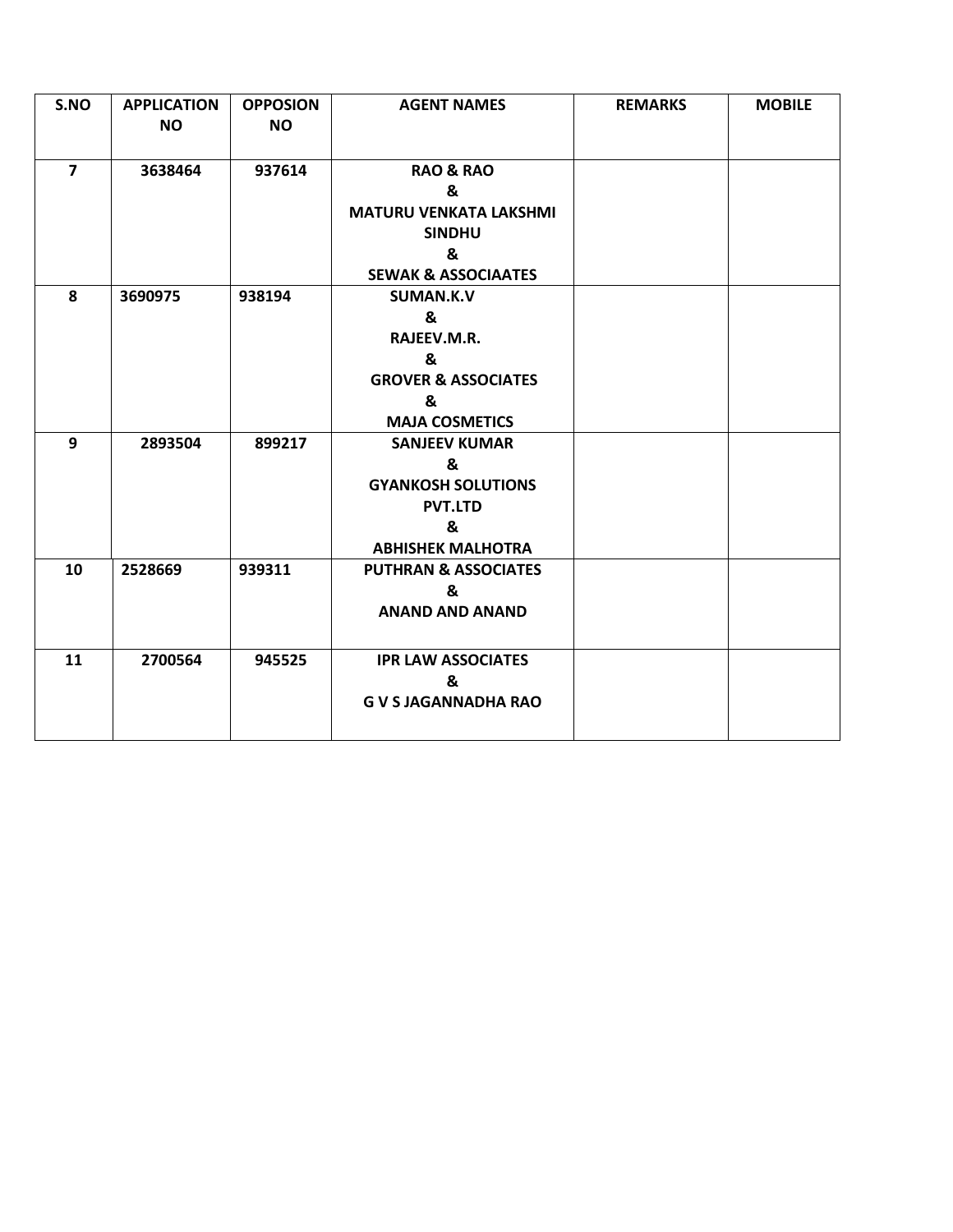



## **No. TOP/ Government of India Trade Marks Registry IP Building, GST Road, Guindy, Chennai - 600 032. MAIN HEARING FOR THE MONTH OF AUGUST-2021 HEARING DATED 18/08/2021**

| S.NO                    | <b>APPLICATION</b><br><b>NO</b> | <b>OPPOSITION</b><br><b>NO</b> | <b>AGENT NAMES</b>                                        | <b>REMARKS</b> | <b>MOBILE</b> |
|-------------------------|---------------------------------|--------------------------------|-----------------------------------------------------------|----------------|---------------|
| 1                       | 1688650                         | 262122                         | <b>GEORLY KURIAN</b><br>&<br><b>A.V.NATHAN ASSOCIATES</b> |                |               |
| $\overline{2}$          | 1672778                         | 260707                         | <b>S.BALAJANAKI</b><br>&<br><b>L.S.DAVAR &amp; CO</b>     |                |               |
| $\overline{\mathbf{3}}$ | 1668764                         | 261392                         | <b>RAO &amp; RAO</b><br>&<br><b>SURESH &amp; CO</b>       |                |               |
| 4                       | 1680167                         | 261344                         | <b>S.BALAJANAKI</b><br>&<br><b>ALG INDIA LAW OFFICES</b>  |                |               |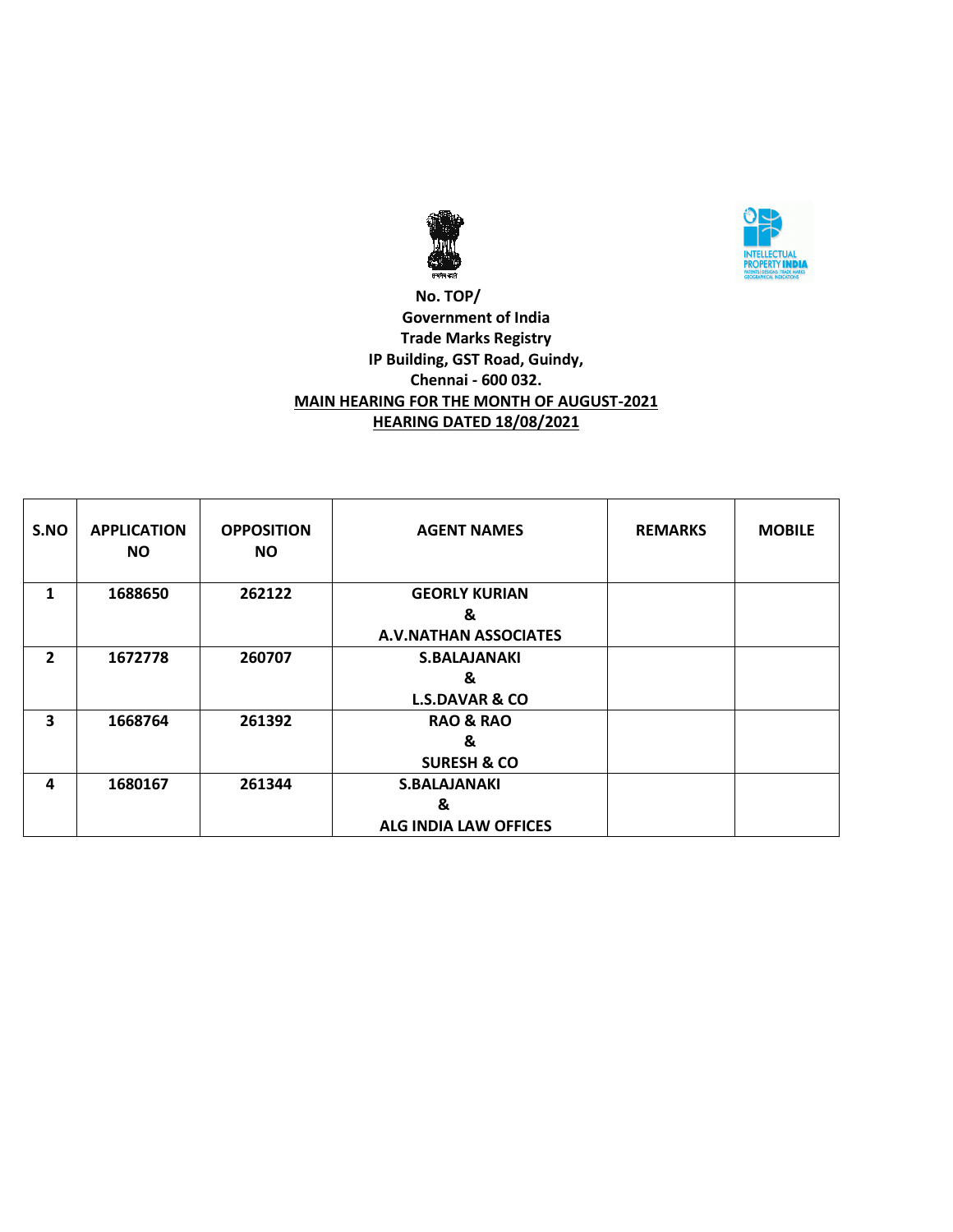



## **No. TOP/ Government of India Trade Marks Registry IP Building, GST Road, Guindy, Chennai - 600 032.**

#### **OPPOSITION HEARING (TM-5-DELAY, TM-6 DELAY, RULE 45(1) DELAY, RULE 45(1) NOT FILED, RULE 46(1) DELAY, RULE 46(1) NOT FILED & REVIEW PETITION FOR THE MONTH OF AUGUST-2021**

| <b>HEARING DATED 18/08/2021</b> |  |  |
|---------------------------------|--|--|
|                                 |  |  |

| S.NO           | <b>APPLICATION</b><br><b>NO</b> | <b>OPPOSITION</b><br><b>NO</b> | <b>AGENT NAMES</b>                                              | <b>REMARKS</b> | <b>MOBILE</b> |
|----------------|---------------------------------|--------------------------------|-----------------------------------------------------------------|----------------|---------------|
| $\mathbf{1}$   | 1799325                         | 807162                         | DE PENNING & DE PENNING<br>&<br><b>K.C.PATEL &amp; CO</b>       |                |               |
| $\overline{2}$ | 3970581                         | 974469                         | <b>PREMKUMAR GOPALANI</b><br>&<br><b>VISHESH AND ASSOCIATES</b> |                |               |
| 3              | 3962911                         | 975498                         | <b>VANCHINATHAN</b><br>&<br><b>L.R.SWAMI CO</b>                 |                |               |
| 4              | 3948101                         | 973496                         | <b>JADUNATH BEHERA ADVOCATE</b><br>&<br><b>ANAND AND ANAND</b>  |                |               |
| 5              | 3971876                         | 977610                         | <b>VANCHINATHAN</b><br>&<br><b>ANAND AND ANAND</b>              |                |               |
| 6              | 3991971                         | 980798                         | <b>N SATISH REDDY</b><br>&<br><b>FATEHCHAND C.SHAH &amp; CO</b> |                |               |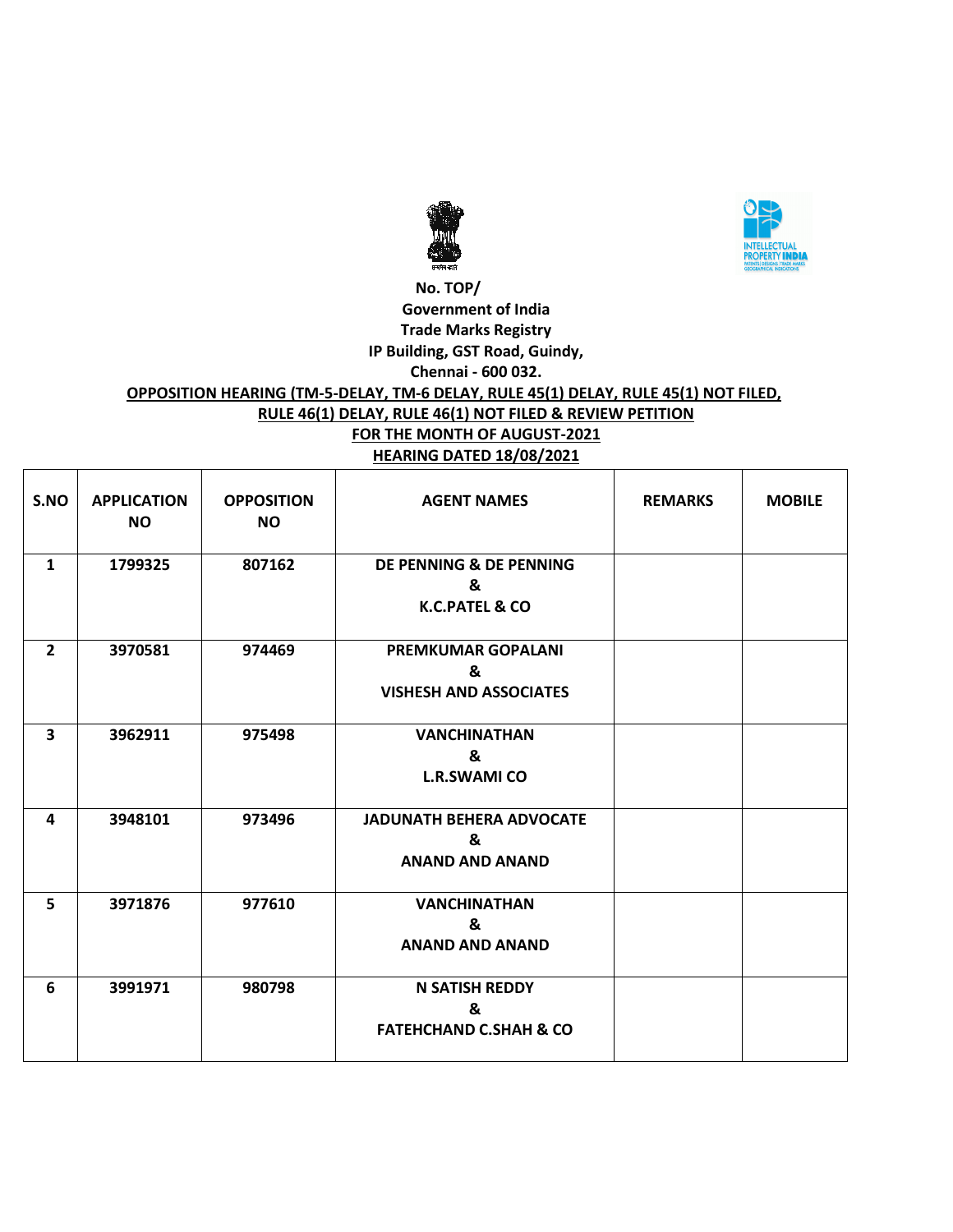| S.NO           | <b>APPLICATION</b> | <b>OPPOSION</b> | <b>AGENT NAMES</b>                                                     | <b>REMARKS</b> | <b>MOBILE</b> |
|----------------|--------------------|-----------------|------------------------------------------------------------------------|----------------|---------------|
|                | <b>NO</b>          | <b>NO</b>       |                                                                        |                |               |
| $\overline{7}$ | 3308846            | 978174          | <b>A.V.NATHAN ASSOCIATES</b><br>&<br><b>GIMMI JOSEPH K.ADVOCATE</b>    |                |               |
| 8              | 3308845            | 978173          | A.V.NATHAN<br><b>ASSOCIATES</b><br>&<br><b>GIMMI JOSEPH K.ADVOCATE</b> |                |               |
| 9              | 3961385            | 974980          | <b>SUNEER AND ASSOCIATES</b><br>&<br><b>MANOJ G. MENDA, ADVOCATE</b>   |                |               |
| 10             | 2375446            | 947767          | A.K.RAJARAMAN<br>&<br><b>GMS LAW ASSOCIATES</b>                        |                |               |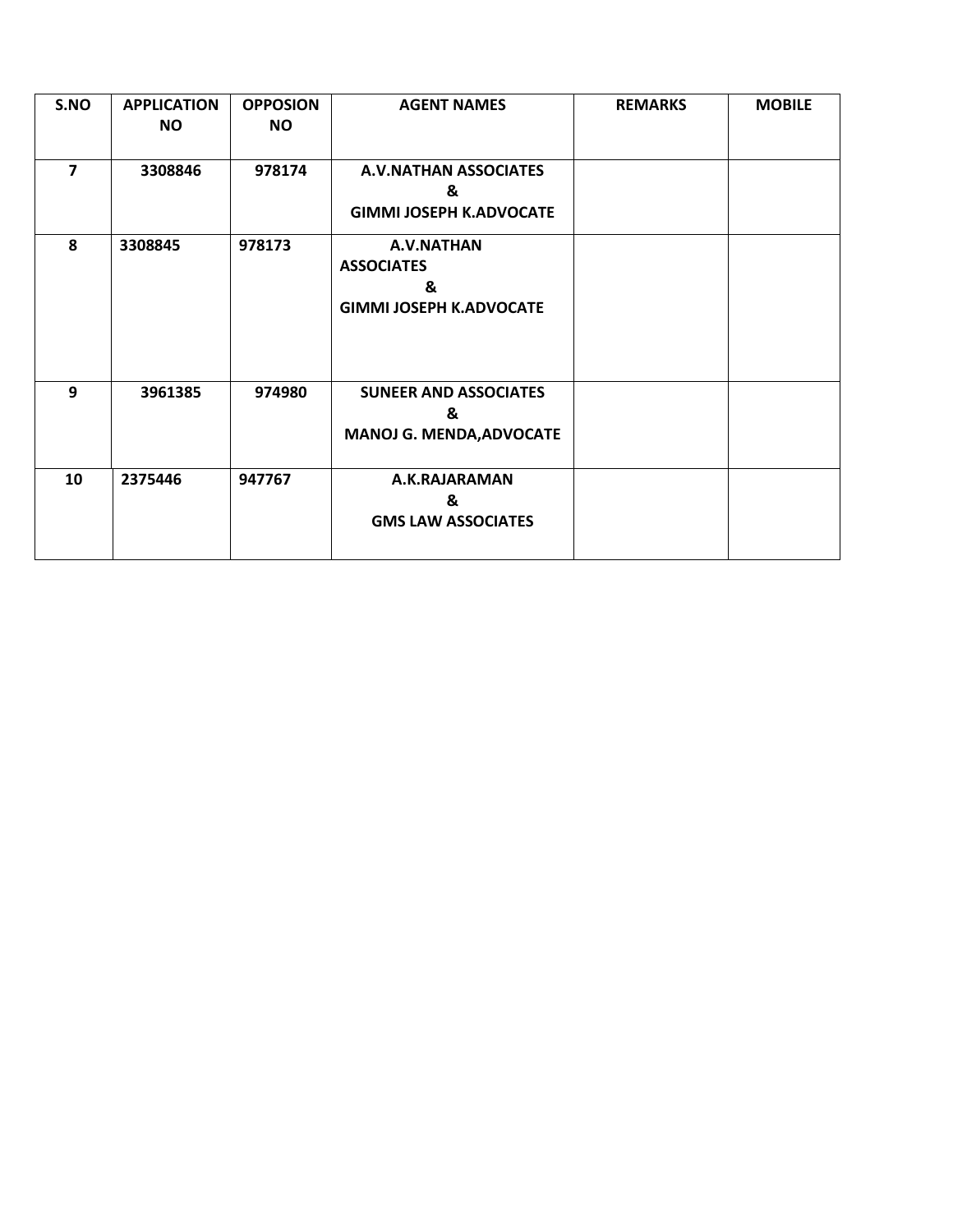



## **No. TOP/ Government of India Trade Marks Registry IP Building, GST Road, Guindy, Chennai - 600 032. MAIN HEARING FOR THE MONTH OF AUGUST-2021 HEARING DATED 19/08/2021**

| S.NO           | <b>APPLICATION</b><br><b>NO</b> | <b>OPPOSITION</b><br><b>NO</b> | <b>AGENT NAMES</b>        | <b>REMARKS</b> | <b>MOBILE</b> |
|----------------|---------------------------------|--------------------------------|---------------------------|----------------|---------------|
| 1              | 1969012                         | 262882                         | <b>V.SATHISH</b>          |                |               |
|                |                                 |                                | &                         |                |               |
|                |                                 |                                | <b>MURTI &amp; MURTI</b>  |                |               |
| $\overline{2}$ | 1826853                         | 260762                         | <b>SURYA SEEDS LTD</b>    |                |               |
|                |                                 |                                | &                         |                |               |
|                |                                 |                                | <b>L.S.DAVAR &amp; CO</b> |                |               |
| 3              | 1672778                         | 260707                         | <b>S.BALAJANAKI</b>       |                |               |
|                |                                 |                                | &                         |                |               |
|                |                                 |                                | <b>L.S.DAVAR &amp; CO</b> |                |               |
| 4              | 3237140                         | 877658                         | <b>GIRIJA DESHPANDE</b>   |                |               |
|                |                                 |                                | &                         |                |               |
|                |                                 |                                | <b>ANAND AND ANAND</b>    |                |               |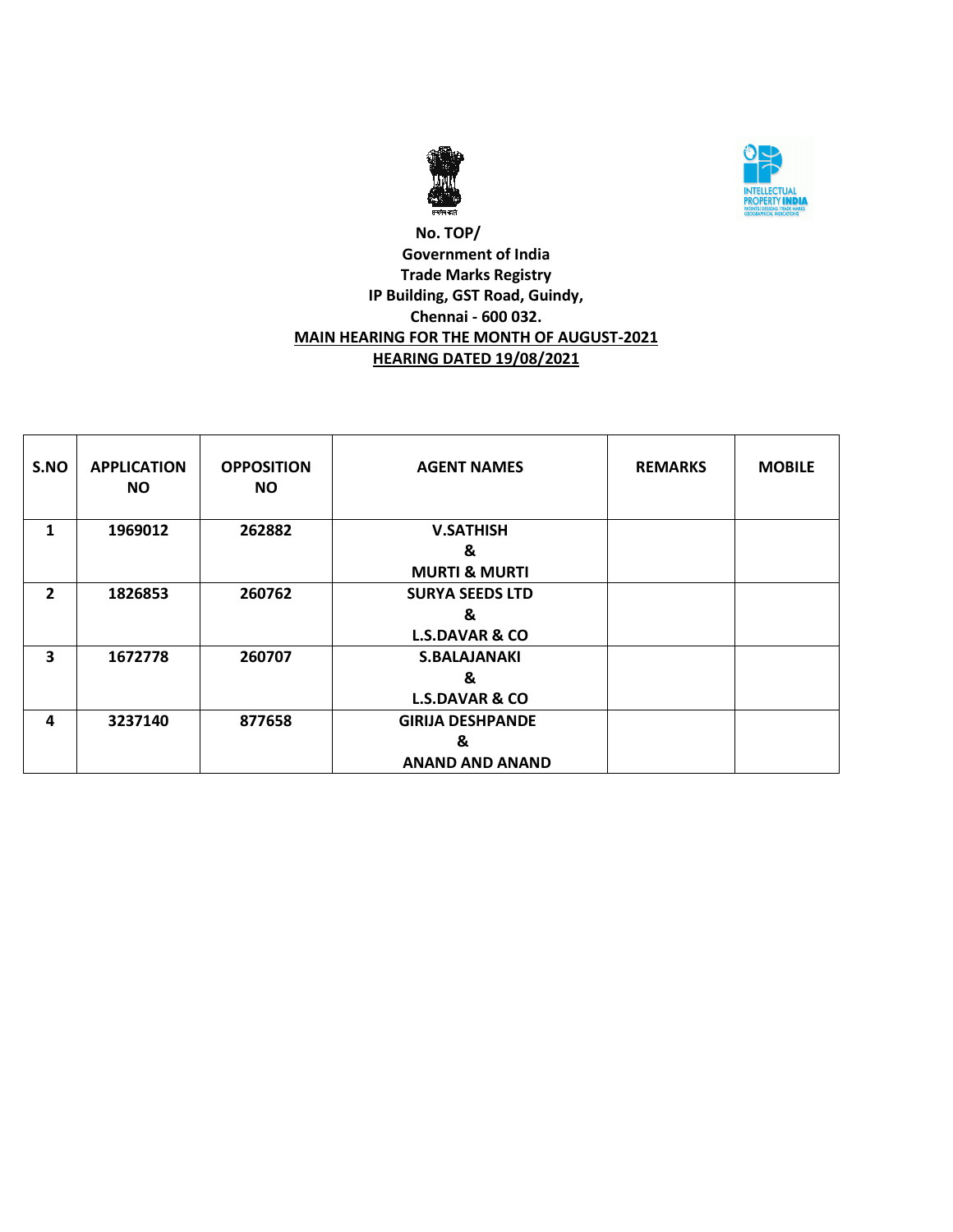



# **No. TOP/ Government of India Trade Marks Registry IP Building, GST Road, Guindy, Chennai - 600 032. OPPOSITION HEARING (TM-5-DELAY, TM-6 DELAY, RULE 45(1) DELAY, RULE 45(1) NOT FILED, RULE 46(1) DELAY, RULE 46(1) NOT FILED & REVIEW PETITION FOR THE MONTH OF AUGUST-2021 HEARING DATED 19/08/2021**

| S.NO                    | <b>APPLICATION</b><br><b>NO</b> | <b>OPPOSITION</b><br><b>NO</b> | <b>AGENT NAMES</b>                                                      | <b>REMARKS</b> | <b>MOBILE</b> |
|-------------------------|---------------------------------|--------------------------------|-------------------------------------------------------------------------|----------------|---------------|
| $\mathbf{1}$            | 3169105                         | 913305                         | <b>B.MANOHARAN &amp; S.SUMATHI</b><br>&<br><b>DASWANI &amp; DASWANI</b> |                |               |
| $\overline{2}$          | 3535619                         | 896899                         | <b>NADAR VENNILA</b><br>&<br><b>A.V.NATHAN ASSOCIATES</b>               |                |               |
| $\overline{\mathbf{3}}$ | 3338328                         | 876579                         | <b>C.VENKATASUBRAMANIAM</b><br>&<br><b>TRADE MARK PROTEC CO</b>         |                |               |
| 4                       | 3205387                         | 977516                         | <b>LAW PROTECTORS</b><br>&<br><b>MAKHIJA &amp; ASSOCIATES</b>           |                |               |
| 5                       | 2217014                         | 876802                         | <b>REALMLEX</b><br>&<br><b>ABRAHAM CHERIAN P</b>                        |                |               |
| 6                       | 4104087                         | 999629                         | <b>VANCHINATHAN</b><br>&<br><b>PUTHRAN &amp; ASSOCIATES</b>             |                |               |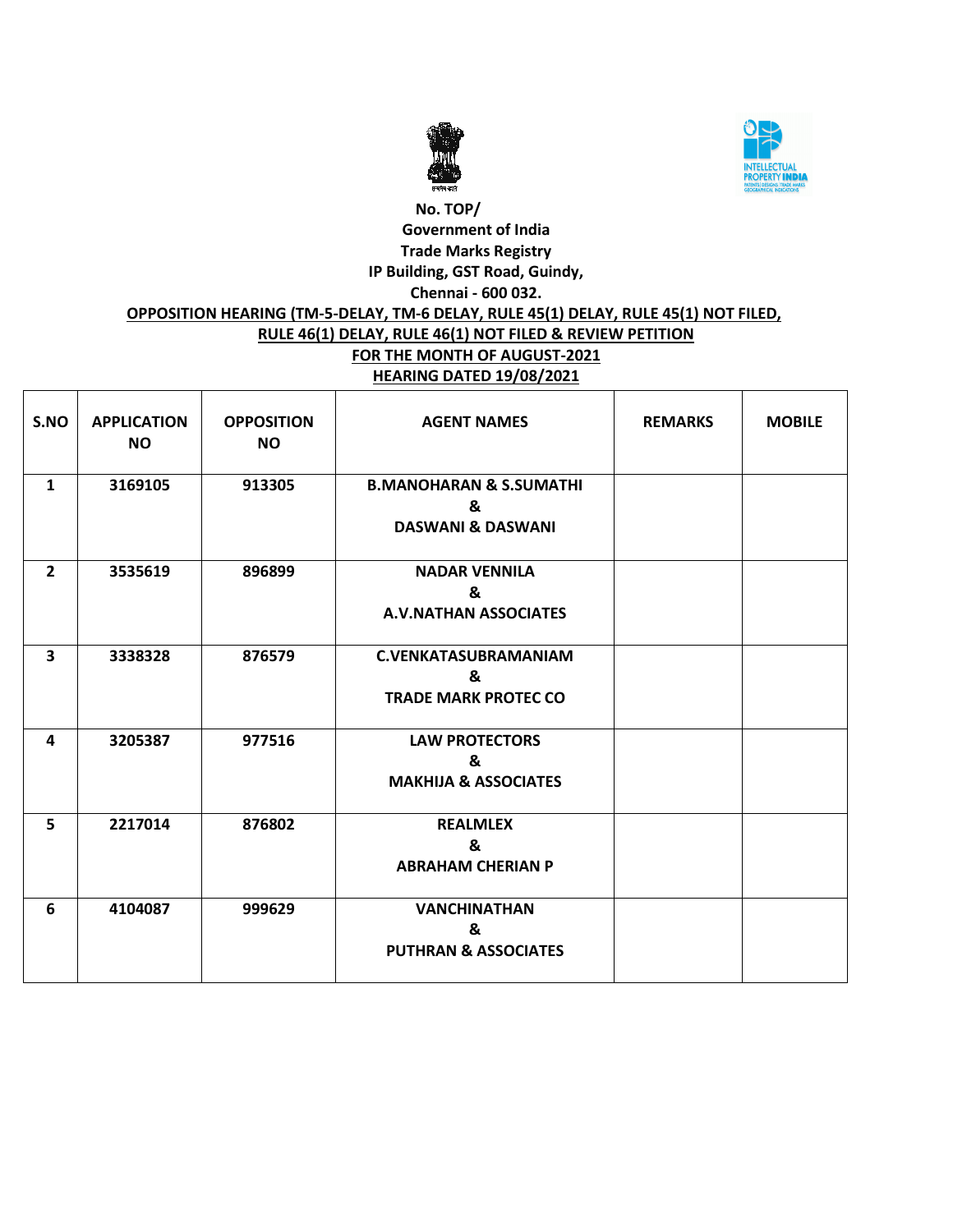| S.NO           | <b>APPLICATION</b><br><b>NO</b> | <b>OPPOSION</b><br><b>NO</b> | <b>AGENT NAMES</b>                                           | <b>REMARKS</b> | <b>MOBILE</b> |
|----------------|---------------------------------|------------------------------|--------------------------------------------------------------|----------------|---------------|
| $\overline{7}$ | 3205386                         | 976099                       | <b>LAW PROTECTORS</b><br>&<br><b>BANSAL &amp; COMPANY</b>    |                |               |
| 8              | 3205387                         | 976100                       | <b>LAW PROTECTORS</b><br>&<br><b>BANSAL &amp; COMPANY</b>    |                |               |
| 9              | 2736471                         | 895652                       | <b>G.RAMJI, ADVOCATE</b><br>&<br><b>L.R.SWAMI CO</b>         |                |               |
| 10             | 3531798                         | 894626                       | <b>C.VENKATASUBRAMANIAM</b><br>&<br><b>SUPARNA GOPAL.T.K</b> |                |               |
| 11             | 1661314                         | 776010                       | <b>RAO &amp; RAO</b><br>&<br>RNA, IP ATTORNEYS               |                |               |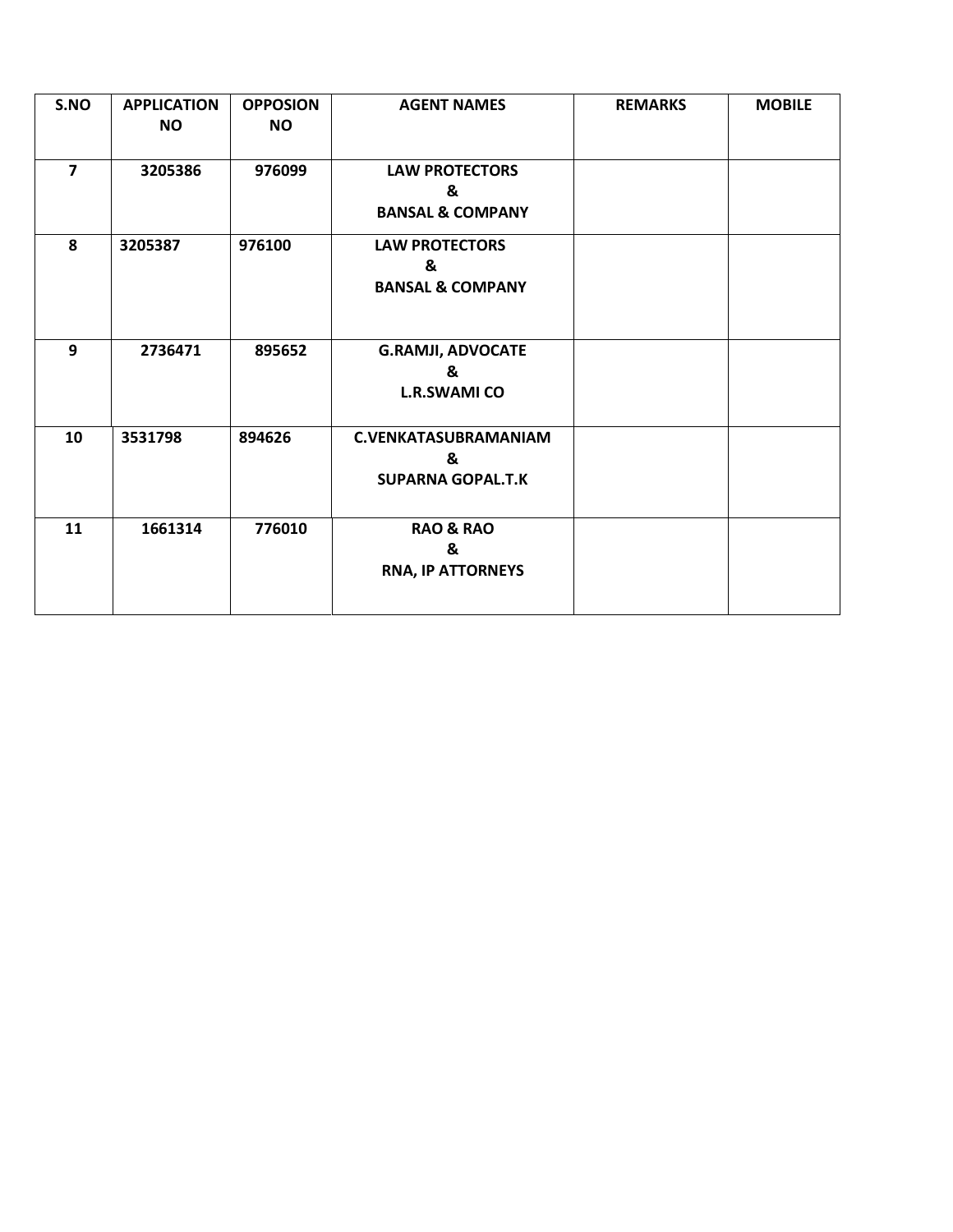



## **No. TOP/ Government of India Trade Marks Registry IP Building, GST Road, Guindy, Chennai - 600 032. MAIN HEARING FOR THE MONTH OF AUGUST-2021 HEARING DATED 23/08/2021**

| S.NO                    | <b>APPLICATION</b><br><b>NO</b> | <b>OPPOSITION</b><br>NO. | <b>AGENT NAMES</b>                                 | <b>REMARKS</b> | <b>MOBILE</b> |
|-------------------------|---------------------------------|--------------------------|----------------------------------------------------|----------------|---------------|
| 1                       | 1305909                         | 726378                   | NATRAJ, RAO, RAGHU AND<br><b>SUNDARAM ADVOCATE</b> |                |               |
|                         |                                 |                          | &                                                  |                |               |
|                         |                                 |                          | <b>BHAGWATI &amp; CO</b>                           |                |               |
| $\mathbf{2}$            | 3167118                         | 966274                   | <b>L.R.SWAMI CO</b>                                |                |               |
|                         |                                 |                          | &                                                  |                |               |
|                         |                                 |                          | <b>LALJI ADVOCATES</b>                             |                |               |
| $\overline{\mathbf{3}}$ | 1384719                         | 254287                   | <b>APR ASSOCIATES</b>                              |                |               |
|                         |                                 |                          | &                                                  |                |               |
|                         |                                 |                          | <b>RANJAN NARULA ASSOCIATES</b>                    |                |               |
| 4                       | 1775134                         | 260751                   | <b>NAINAR &amp; CO</b>                             |                |               |
|                         |                                 |                          | &                                                  |                |               |
|                         |                                 |                          | <b>L.S.DAVAR &amp; CO</b>                          |                |               |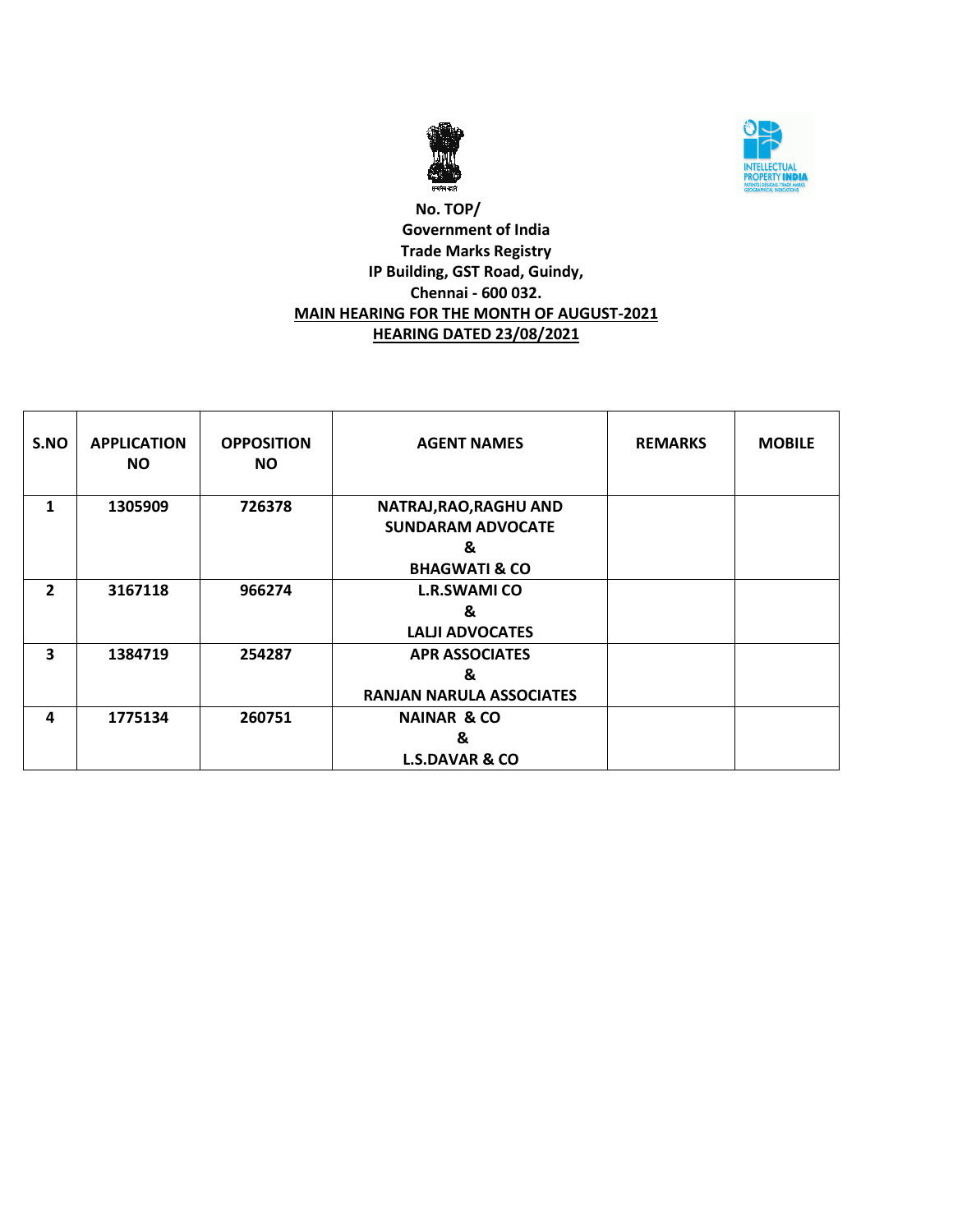



#### **No. TOP/ Government of India Trade Marks Registry IP Building, GST Road, Guindy, Chennai - 600 032. OPPOSITION HEARING (TM-5-DELAY, TM-6 DELAY, RULE 45(1) DELAY, RULE 45(1) NOT FILED, RULE 46(1) DELAY, RULE 46(1) NOT FILED & REVIEW PETITION FOR THE MONTH OF AUGUST-2021 HEARING DATED 23/08/2021** Ш

| S.N<br>$\mathbf{o}$     | <b>APPLICATION</b><br><b>NO</b> | <b>OPPOSITION</b><br><b>NO</b> | <b>AGENT NAMES</b>                                                                                                                     | <b>REMARKS</b> | <b>MOBILE</b> |
|-------------------------|---------------------------------|--------------------------------|----------------------------------------------------------------------------------------------------------------------------------------|----------------|---------------|
| $\mathbf{1}$            | 1505524                         | 729933                         | <b>R.SUPRAMONIAM</b><br>&<br><b>PARISONS AGROTECH PVT LTD</b><br>&<br><b>ARORA REGISTRATION SERVICE</b><br>&<br><b>INDIALLCT LEGAL</b> |                |               |
| $\overline{2}$          | 1498369                         | 729930                         | <b>R.SUPRAMONIAM</b><br>&<br><b>PARISONS AGROTECH PVT LTD</b><br>&<br><b>ARORA REGISTRATION SERVICE</b><br>&<br><b>INDIALLCT LEGAL</b> |                |               |
| $\overline{\mathbf{3}}$ | 1505521                         | 729932                         | <b>R.SUPRAMONIAM</b><br>&<br><b>PARISONS AGROTECH PVT LTD</b><br>&<br><b>ARORA REGISTRATION SERVICE</b><br>&<br><b>INDIALLCT LEGAL</b> |                |               |
| 4                       | 3801945                         | 944324                         | P.C.N.RAGHUPATHY<br>&<br><b>DELHI REGISTRATION SERVICE</b>                                                                             |                |               |
| 5                       | 1380130                         | 248417                         | <b>MOHAN ASSOCIATES</b><br>&<br><b>JOSEPH VARIKASERY</b>                                                                               |                |               |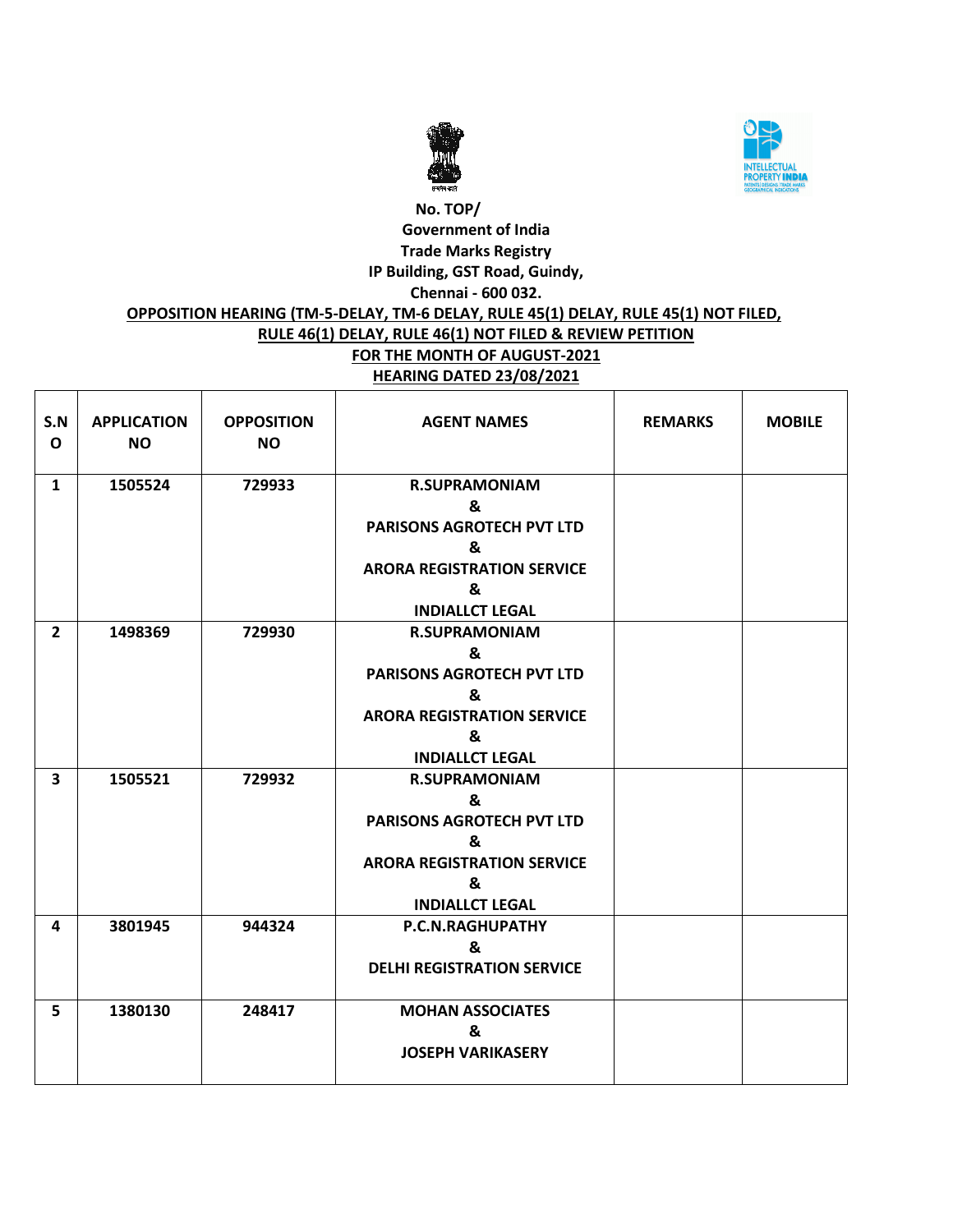| 6              | 1277950 | 226694  | <b>RAO &amp; RAO</b><br>&<br><b>KHAITAN &amp; CO LLP</b>                                           |  |
|----------------|---------|---------|----------------------------------------------------------------------------------------------------|--|
| $\overline{7}$ | 4334028 | 1037763 | <b>MANOJ RAJAN</b><br>&<br><b>ANAND AND ANAND</b>                                                  |  |
| 8              | 1187886 | 229460  | <b>G.RAMJI, ADVOCATE</b><br>&<br><b>ANAND AND ANAND</b>                                            |  |
| 9              | 3630701 | 910749  | <b>MADHUSUDAN PUTTA</b><br>&<br><b>KOLKATA TRADE MARK</b><br><b>SERVICE</b>                        |  |
| 10             | 3627289 | 910748  | <b>MADHUSUDAN PUTTA</b><br>&<br><b>KOLKATA TRADE MARK</b><br><b>SERVICE</b>                        |  |
| 11             | 2805507 | 899388  | <b>R.SATISH KUMAR</b><br>&<br><b>JEHANGIR GULABBHAI &amp;</b><br><b>BILLIMORIA &amp; DARUWALLA</b> |  |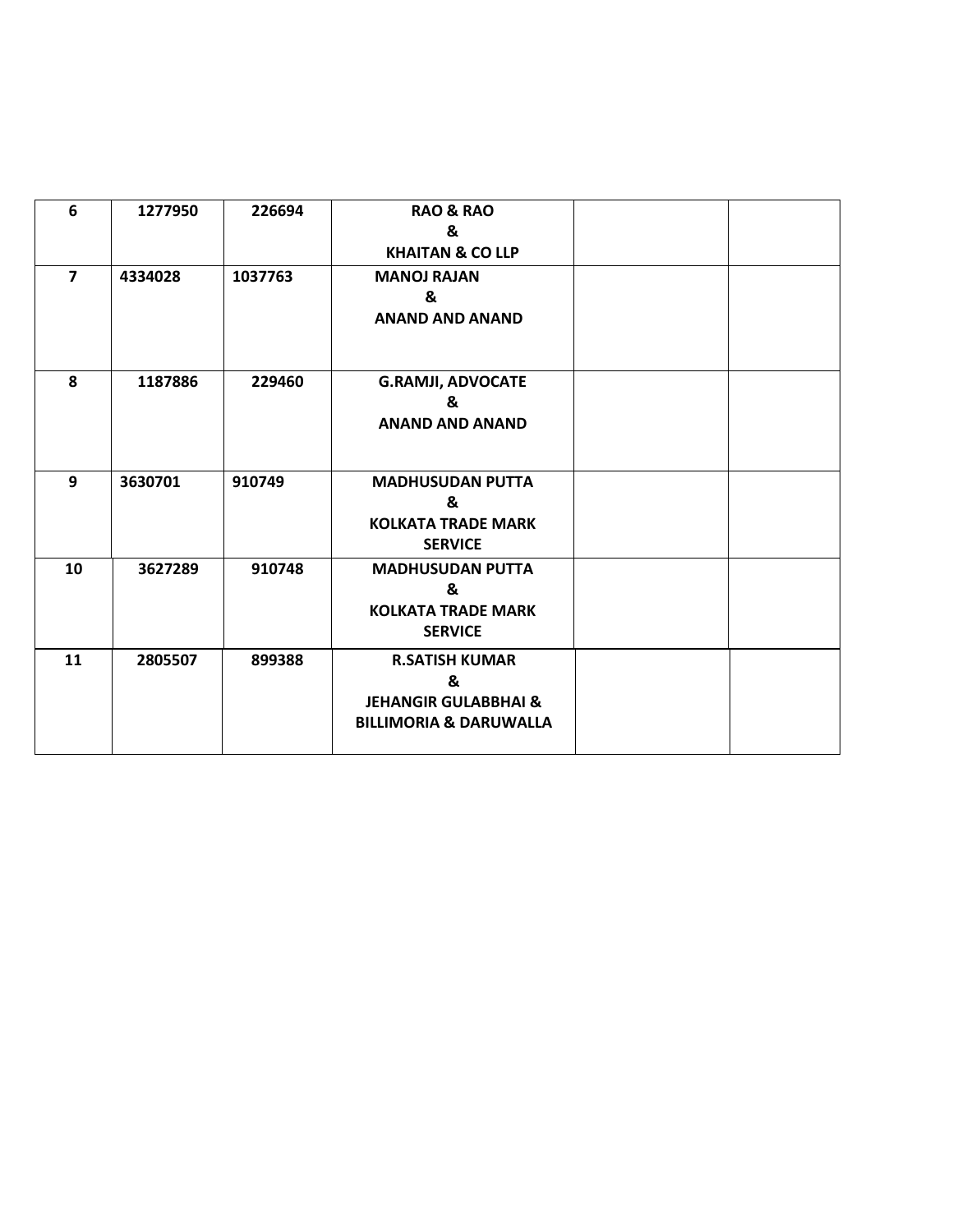



## **No. TOP/ Government of India Trade Marks Registry IP Building, GST Road, Guindy, Chennai - 600 032. MAIN HEARING FOR THE MONTH OF AUGUST-2021 HEARING DATED 24/08/2021**

| S.NO           | <b>APPLICATION</b><br><b>NO</b> | <b>OPPOSITION</b><br><b>NO</b> | <b>AGENT NAMES</b>                      | <b>REMARKS</b> | <b>MOBILE</b> |
|----------------|---------------------------------|--------------------------------|-----------------------------------------|----------------|---------------|
| 1              | 1305029                         | 255761                         | L.R.SWAMI CO                            |                |               |
|                |                                 |                                | &                                       |                |               |
|                |                                 |                                | <b>SHUKLA TRADE MARK COMPANY</b>        |                |               |
| $\overline{2}$ | 487281                          | 51733                          | <b>MICRO LABS PVT.LTD</b>               |                |               |
|                |                                 |                                | &                                       |                |               |
|                |                                 |                                | <b>V.RAVI, ADVOCATE</b>                 |                |               |
| 3              | 1312341                         | 253549                         | <b>GR LABORATORIES PVT LTD</b>          |                |               |
|                |                                 |                                | &                                       |                |               |
|                |                                 |                                | <b>V.A.ASSOCIATES</b>                   |                |               |
|                |                                 |                                | &                                       |                |               |
|                |                                 |                                | <b>LUPIN LTD</b>                        |                |               |
| 4              | 1233992                         | 252583                         | <b>P.SHANMUGAM</b>                      |                |               |
|                |                                 |                                | &                                       |                |               |
|                |                                 |                                | <b>DEEPIKA TRADE MARKS CO</b>           |                |               |
|                |                                 |                                | &                                       |                |               |
|                |                                 |                                | <b>HINDUSTAN SYRINGES &amp; MEDICAL</b> |                |               |
|                |                                 |                                | <b>DEVICES LTD</b>                      |                |               |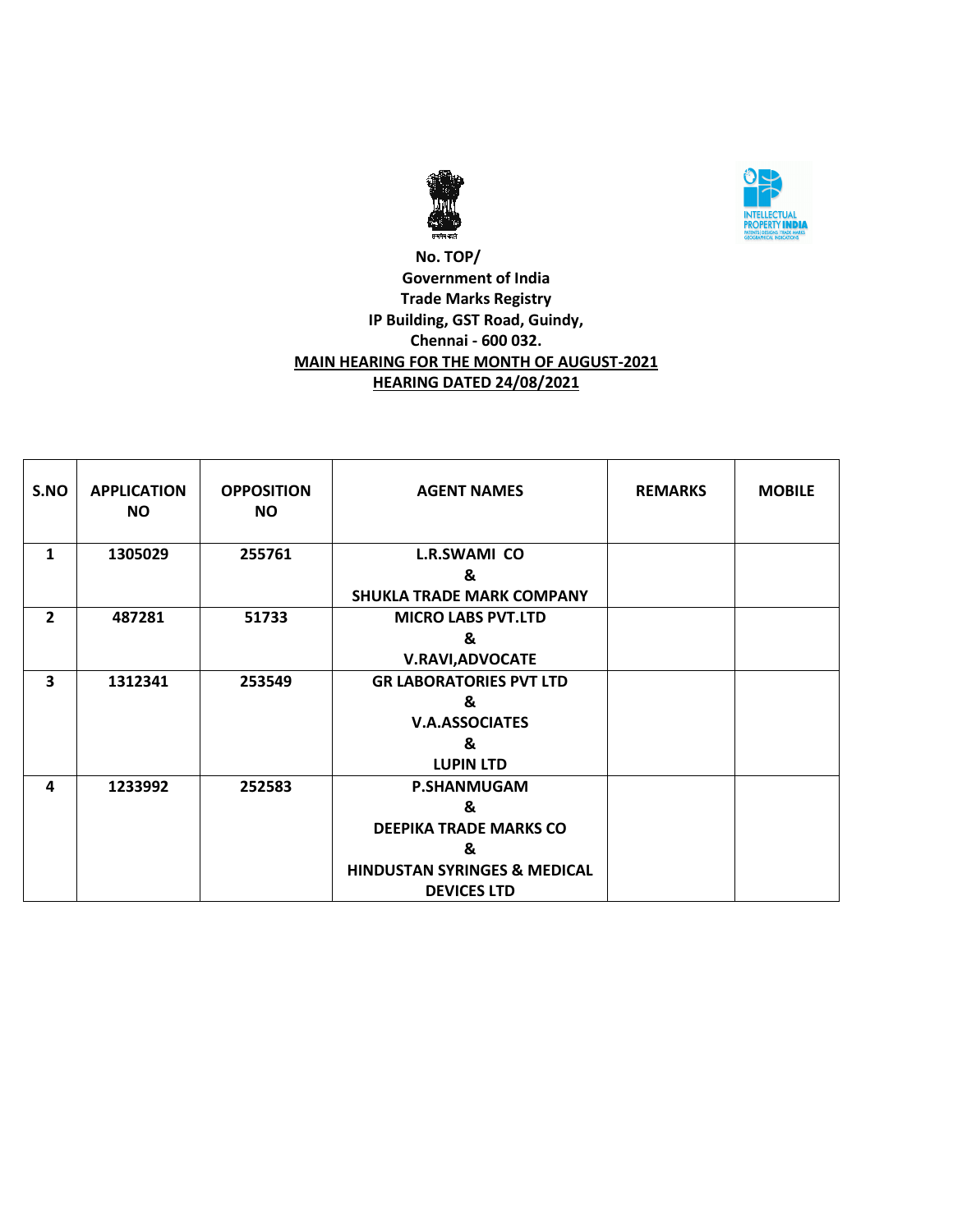



# **No. TOP/ Government of India Trade Marks Registry IP Building, GST Road, Guindy, Chennai - 600 032. OPPOSITION HEARING (TM-5-DELAY, TM-6 DELAY, RULE 45(1) DELAY, RULE 45(1) NOT FILED, RULE 46(1) DELAY, RULE 46(1) NOT FILED & REVIEW PETITION FOR THE MONTH OF AUGUST-2021 HEARING DATED 24/08/2021**

| S.NO           | <b>APPLICATIO</b><br>N<br><b>NO</b> | <b>OPPOSITION</b><br><b>NO</b> | <b>AGENT NAMES</b>                                                      | <b>REMARKS</b> | <b>MOBILE</b> |
|----------------|-------------------------------------|--------------------------------|-------------------------------------------------------------------------|----------------|---------------|
| $\mathbf{1}$   | 2232917                             | 889599                         | <b>K &amp; S PARTNERS</b><br>&<br>THE ACME COMPANY                      |                |               |
| $\overline{2}$ | 4526736                             | 1073359                        | A K ASSOCIATES<br>&<br><b>R.K.DEWAN &amp; CO</b>                        |                |               |
| 3              | 3268563                             | 907702                         | <b>EXCELLA GLOBAL SOLUTIONS</b><br>&<br><b>NAVDEEP SHRIDHAR</b>         |                |               |
| 4              | 2664971                             | 831573                         | <b>M.NAGARAJAN</b><br>&<br><b>LALL IMPEX INDIA PVT LTD</b>              |                |               |
| 5              | 3374561                             | 921466                         | <b>BAGYA RAGHAVAN</b><br>&<br><b>LALL LAHIRI &amp; SALHOTRA</b>         |                |               |
| 6              | 1860661                             | 839970                         | <b>GUDWILL &amp; GOODWILL</b><br>&<br><b>LALL LAHIRI &amp; SALHOTRA</b> |                |               |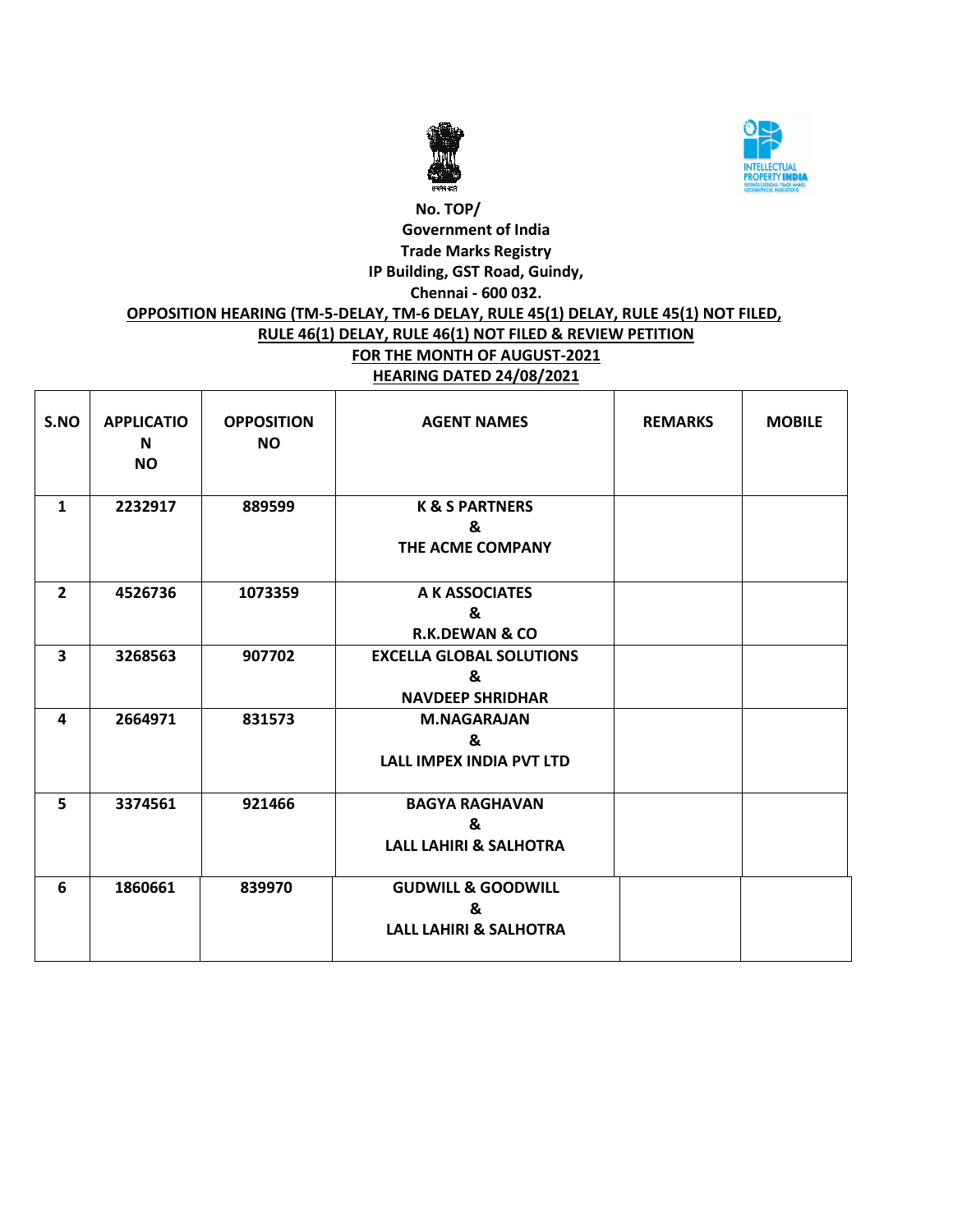| $\overline{7}$ | 3774047 | 949091 | <b>VANCHINATHAN</b>                 |  |
|----------------|---------|--------|-------------------------------------|--|
|                |         |        | &                                   |  |
|                |         |        | <b>RAHUL CHAUDHRY &amp;</b>         |  |
|                |         |        | <b>PARTNERS</b>                     |  |
|                | 3096558 | 872808 | <b>GUDWILL &amp; GOODWILL</b>       |  |
| 8              |         |        | &                                   |  |
|                |         |        | LALL LAHIRI & SALHOTRA              |  |
|                |         |        |                                     |  |
|                |         |        |                                     |  |
| 9              | 2981506 | 865753 | <b>SENTHILKUMAR</b>                 |  |
|                |         |        | <b>BALAKRISHNAN</b>                 |  |
|                |         |        | &                                   |  |
|                |         |        | <b>LALL LAHIRI &amp; SALHOTRA</b>   |  |
|                |         |        |                                     |  |
|                | 3701451 | 946086 | <b>IPR LAW ASSOCIATES</b>           |  |
|                |         |        | &                                   |  |
| 10             |         |        | <b>K.KIRAN</b>                      |  |
|                |         |        |                                     |  |
| 11             | 3910501 | 970768 | <b>BANANAIP COUNSELS</b>            |  |
|                |         |        | &                                   |  |
|                |         |        | <b>J.T.TRIVEDI &amp; ASSOCIATES</b> |  |
|                |         |        |                                     |  |
|                |         |        |                                     |  |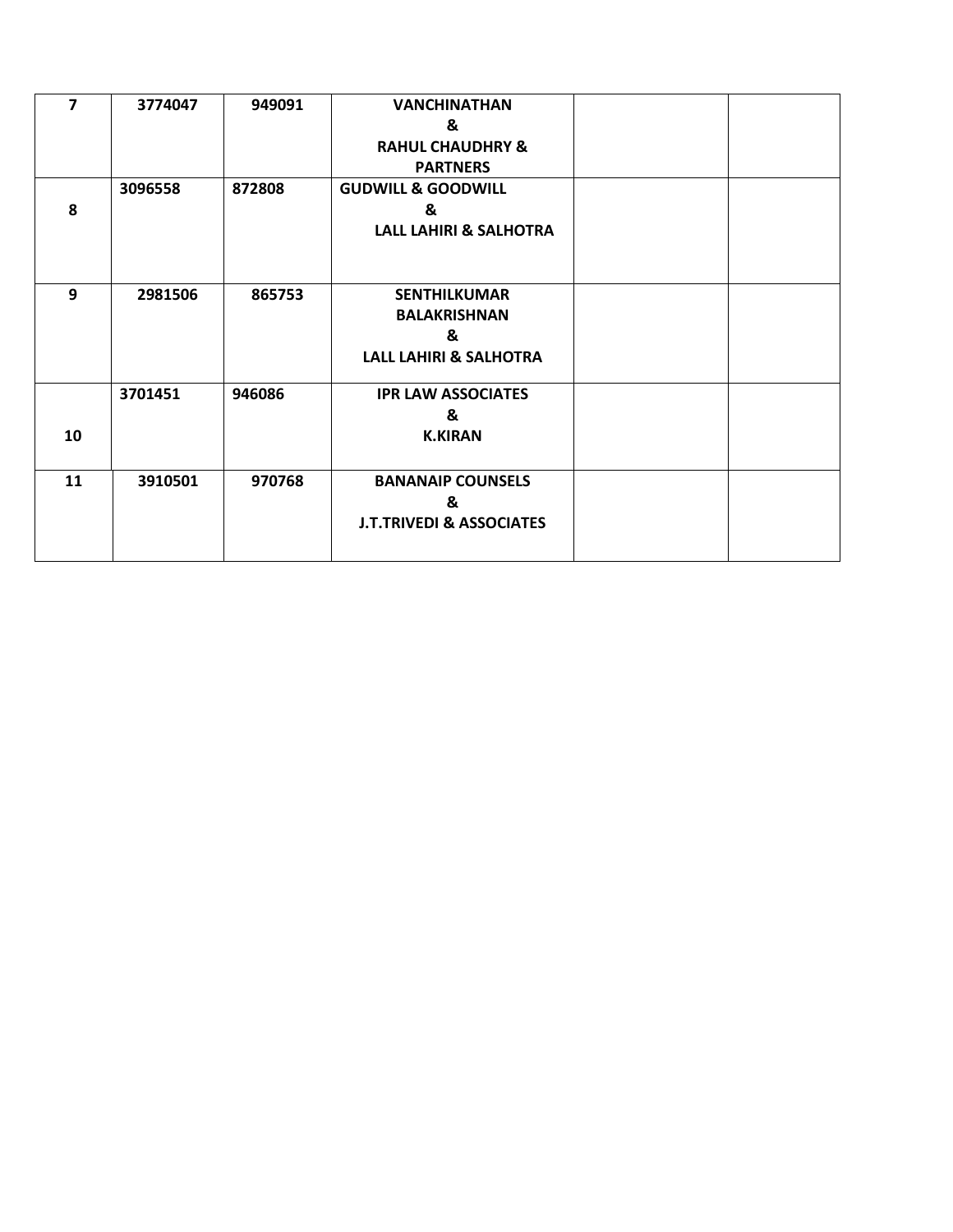



## **No. TOP/ Government of India Trade Marks Registry IP Building, GST Road, Guindy, Chennai - 600 032. MAIN HEARING FOR THE MONTH OF AUGUST-2021 HEARING DATED 25/08/2021**

| S.NO           | <b>APPLICATION</b><br><b>NO</b> | <b>OPPOSITION</b><br><b>NO</b> | <b>AGENT NAMES</b>                                                           | <b>REMARKS</b> | <b>MOBILE</b> |
|----------------|---------------------------------|--------------------------------|------------------------------------------------------------------------------|----------------|---------------|
| 1              | 1447956                         | 261233                         | <b>MARKS &amp; RIGHTS</b><br>&<br><b>RAMACHANDRA</b><br>R.MANDHANE, ADVOCATE |                |               |
| $\overline{2}$ | 1300405                         | 205737                         | P.C.N.RAGHUPATHY<br>&<br><b>VISHESH &amp; ASSOCIATES</b>                     |                |               |
| 3              | 1313429                         | 229597                         | <b>L.R.SWAMI CO</b><br>&<br><b>K &amp; S PARTNERS</b>                        |                |               |
|                |                                 |                                |                                                                              |                |               |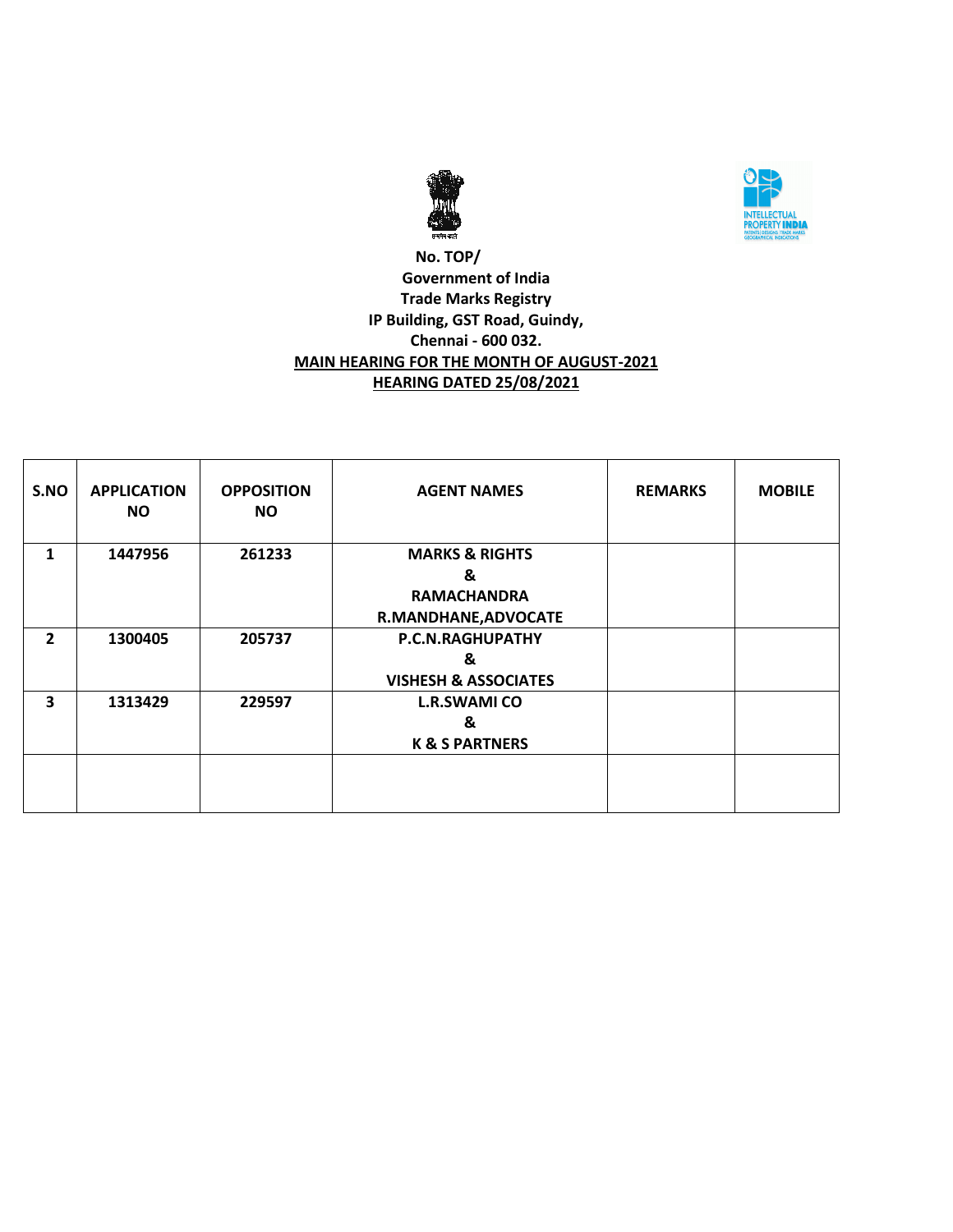



#### **No. TOP/ Government of India Trade Marks Registry IP Building, GST Road, Guindy, Chennai - 600 032. OPPOSITION HEARING (TM-5-DELAY, TM-6 DELAY, RULE 45(1) DELAY, RULE 45(1) NOT FILED, RULE 46(1) DELAY, RULE 46(1) NOT FILED & REVIEW PETITION FOR THE MONTH OF AUGUST-2021 HEARING DATED 25/08/2021** Ш

| S.NO                    | <b>APPLICATIO</b><br>N<br><b>NO</b> | <b>OPPOSITION</b><br><b>NO</b> | <b>AGENT NAMES</b>                                                       | <b>REMARKS</b> | <b>MOBILE</b> |
|-------------------------|-------------------------------------|--------------------------------|--------------------------------------------------------------------------|----------------|---------------|
| $\mathbf{1}$            | 2471911                             | 927095                         | A.ARIVAZHAGAN<br>&<br><b>RAJESH VELLAKKAT</b>                            |                |               |
| $\overline{2}$          | 3552561                             | 906451                         | <b>S.SUBASHINY</b><br>&<br><b>DASWANI &amp; DASWANI</b>                  |                |               |
| $\overline{\mathbf{3}}$ | 3061995                             | 906549                         | <b>ADITYA &amp; ASSOCIATES</b><br>&<br><b>LALL LAHIRI &amp; SALHOTRA</b> |                |               |
| 4                       | 3572495                             | 910218                         | <b>SUNEER AND ASSOCIATES</b><br>&<br><b>ANZAR M A</b>                    |                |               |
| 5                       | 2931946                             | 907805                         | <b>APR ASSOCIATES</b><br>&<br><b>V.BALAKRISHNAN</b>                      |                |               |
| 6                       | 3583720                             | 906851                         | <b>L.R.SWAMI CO</b><br>&<br><b>JOHN MATHEW &amp; ASSOCIATES</b>          |                |               |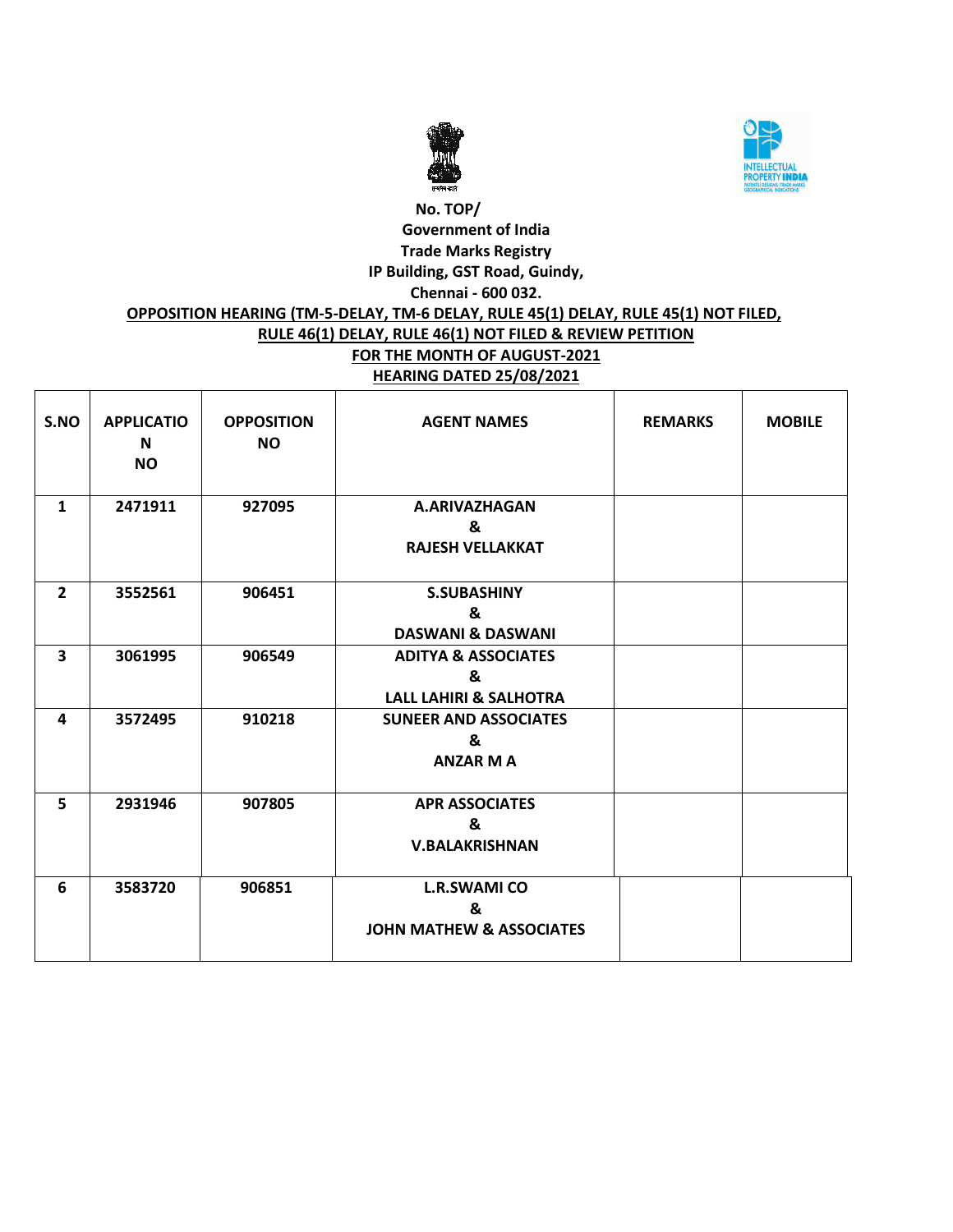| 7 | 3870665 | 959464 | <b>A.V.NATHAN ASSOCIATES</b><br>&<br><b>C.VENKATASUBRAMANIAM</b> |  |
|---|---------|--------|------------------------------------------------------------------|--|
| 8 | 2213949 | 856420 | <b>MOHAN ASSOCIATES</b><br>&<br><b>K &amp; S PARTNERS</b>        |  |
| 9 | 3990330 | 969470 | LE INTELLIGENSIA<br>&<br><b>AVG PARTNERS</b>                     |  |
|   |         |        |                                                                  |  |
|   |         |        |                                                                  |  |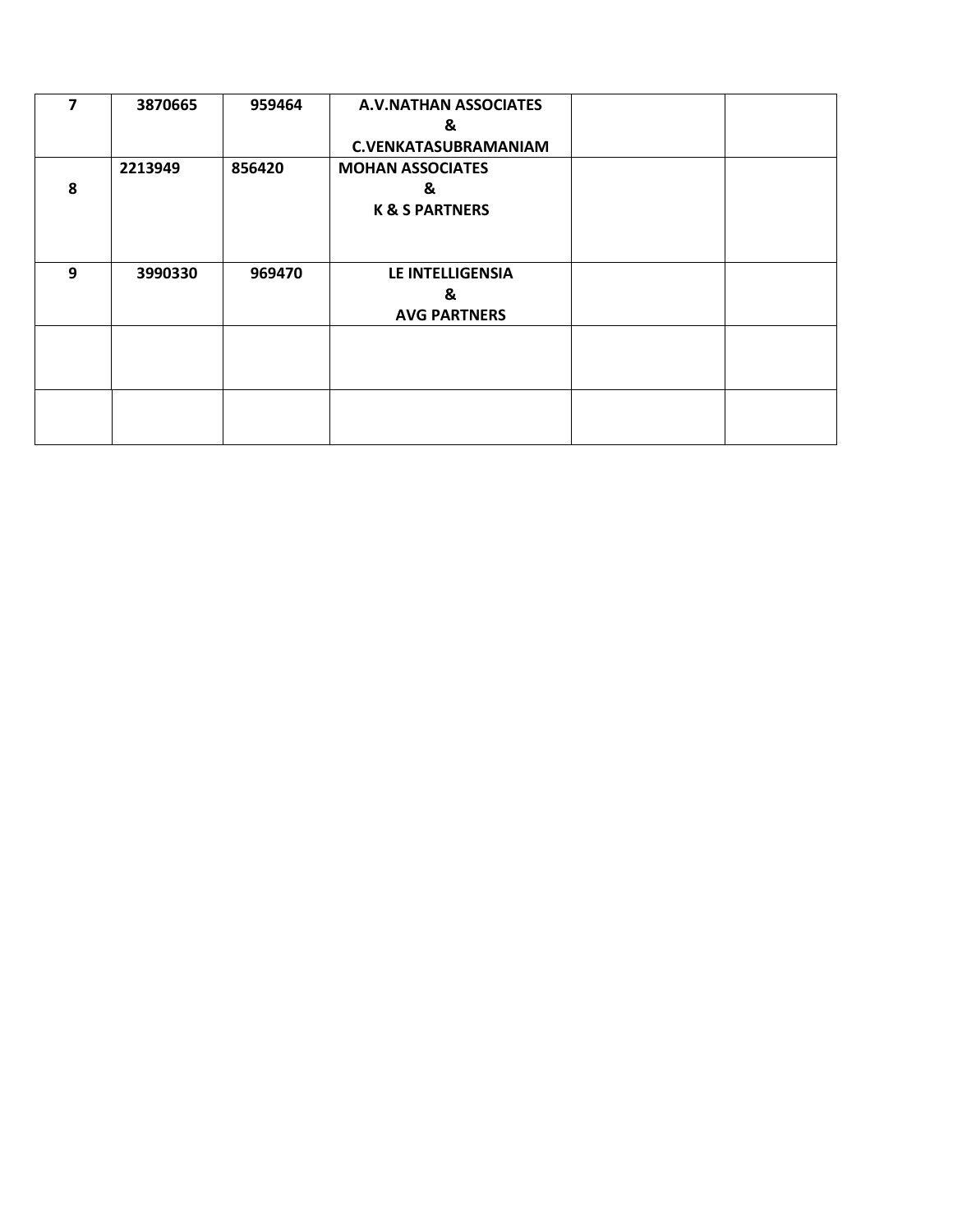



## **No. TOP/ Government of India Trade Marks Registry IP Building, GST Road, Guindy, Chennai - 600 032. MAIN HEARING FOR THE MONTH OF AUGUST-2021 HEARING DATED 26/08/2021**

| S.NO           | <b>APPLICATION</b><br><b>NO</b> | <b>OPPOSITION</b><br><b>NO</b> | <b>AGENT NAMES</b>                                                                                                                         | <b>REMARKS</b> | <b>MOBILE</b> |
|----------------|---------------------------------|--------------------------------|--------------------------------------------------------------------------------------------------------------------------------------------|----------------|---------------|
| $\mathbf{1}$   | 1288639                         | 717856                         | <b>G.RAMJI</b><br>&<br><b>RHINE BIOGENICE PVT LTD</b><br>&<br><b>RAHUL CHAUDHRY &amp; PARTNERS</b><br>&<br><b>MARICO CONSUMER CARE LTD</b> |                |               |
| $\overline{2}$ | 1601369                         | 260752                         | <b>S.BALAJANAKI</b><br>&<br><b>INPRO TRADE MARK SERVICES</b>                                                                               |                |               |
| 3              | 1749656                         | 263776                         | <b>GUDWILL &amp; GOODWILL</b><br>&<br><b>HARSH MARWAH</b>                                                                                  |                |               |
| 4              | 1302322                         | 228302                         | <b>RAO &amp; RAO</b><br>&<br><b>KHAITAN &amp; CO LLP</b>                                                                                   |                |               |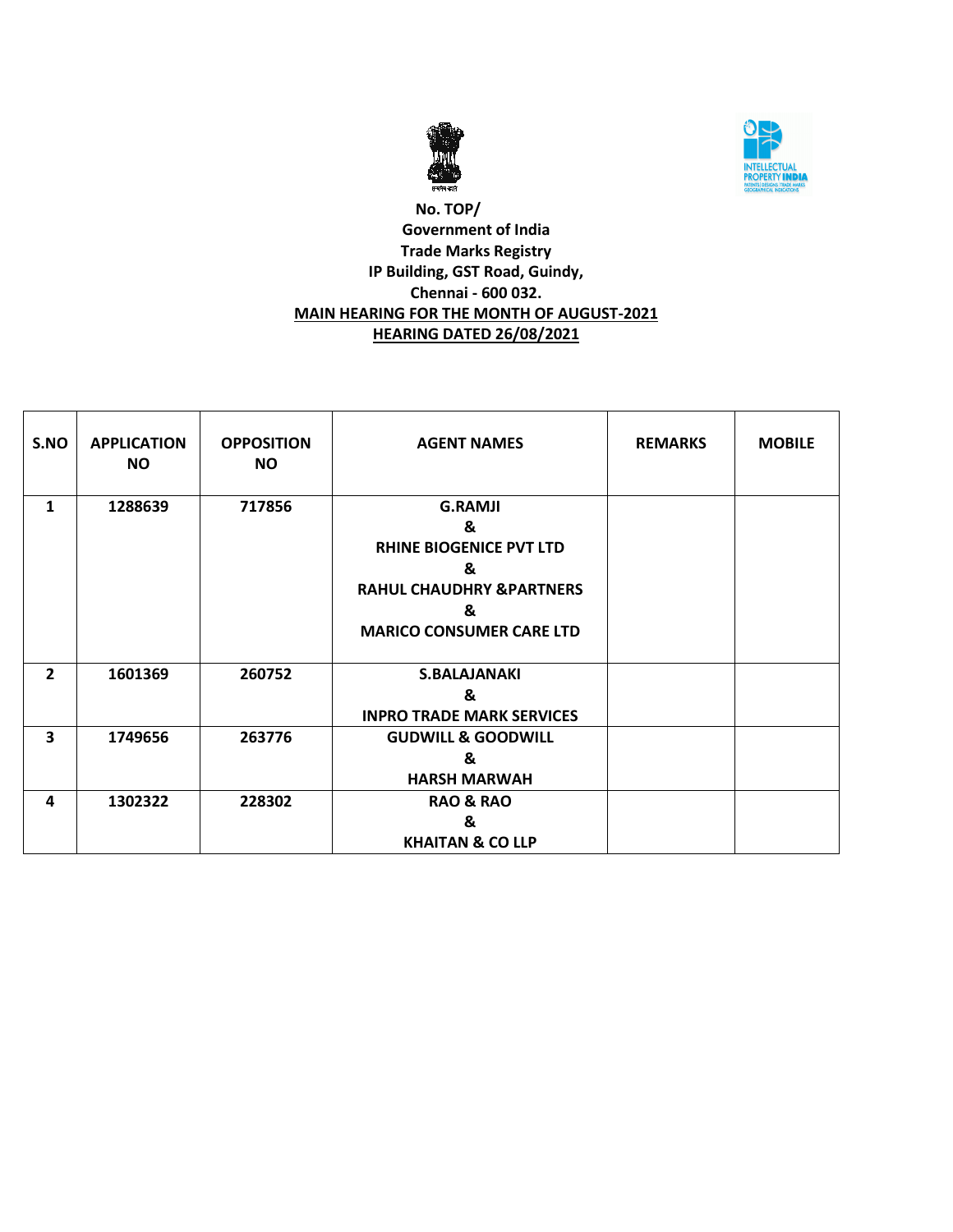



#### **No. TOP/ Government of India Trade Marks Registry IP Building, GST Road, Guindy, Chennai - 600 032. OPPOSITION HEARING (TM-5-DELAY, TM-6 DELAY, RULE 45(1) DELAY, RULE 45(1) NOT FILED, RULE 46(1) DELAY, RULE 46(1) NOT FILED & REVIEW PETITION FOR THE MONTH OF AUGUST-2021 HEARING DATED 26 /08/2021** Ш

| S.NO           | <b>APPLICATION</b><br><b>NO</b> | <b>OPPOSITION</b><br><b>NO</b> | <b>AGENT NAMES</b>                                                                 | <b>REMARKS</b> | <b>MOBILE</b> |
|----------------|---------------------------------|--------------------------------|------------------------------------------------------------------------------------|----------------|---------------|
| $\mathbf{1}$   | 2362397                         | 926666                         | <b>L.R.SWAMI CO</b><br>&<br><b>A.V.NATHAN ASSOCIATES</b>                           |                |               |
| $\overline{2}$ | 2418727                         | 930166                         | <b>RAO &amp; RAO</b><br>&<br><b>MULTICHEM INDUSTRIES</b>                           |                |               |
| 3              | 1262119                         | 202639                         | <b>HARIKRISHNA S HOLLA</b><br>&<br><b>W.S.KANE &amp; CO</b>                        |                |               |
| 4              | 2306007                         | 922547                         | <b>MAHIR MALHOTRA ADVOCATE</b><br>&<br><b>KHARBANDA TRADE MARK CO</b>              |                |               |
| 5              | 3137211                         | 909247                         | <b>M.NAGARAJAN</b><br>&<br><b>V.A.ASSOCIATES</b>                                   |                |               |
| 6              | 3732361                         | 939500                         | <b>MOHANMMED HUSSAIN S.</b><br>&<br><b>ANAND AND ANAND</b><br>&<br><b>AJOON TM</b> |                |               |